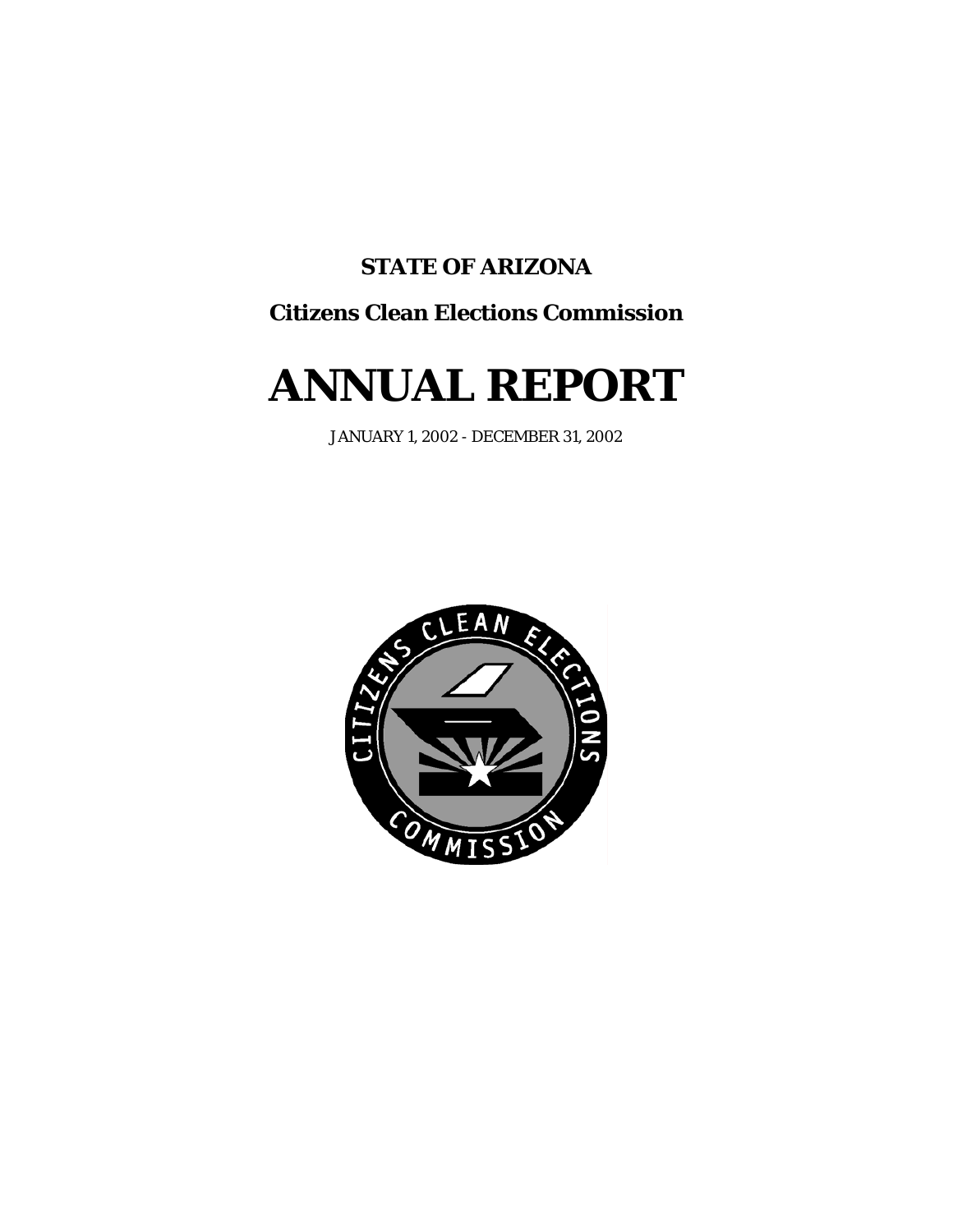# TABLE OF CONTENTS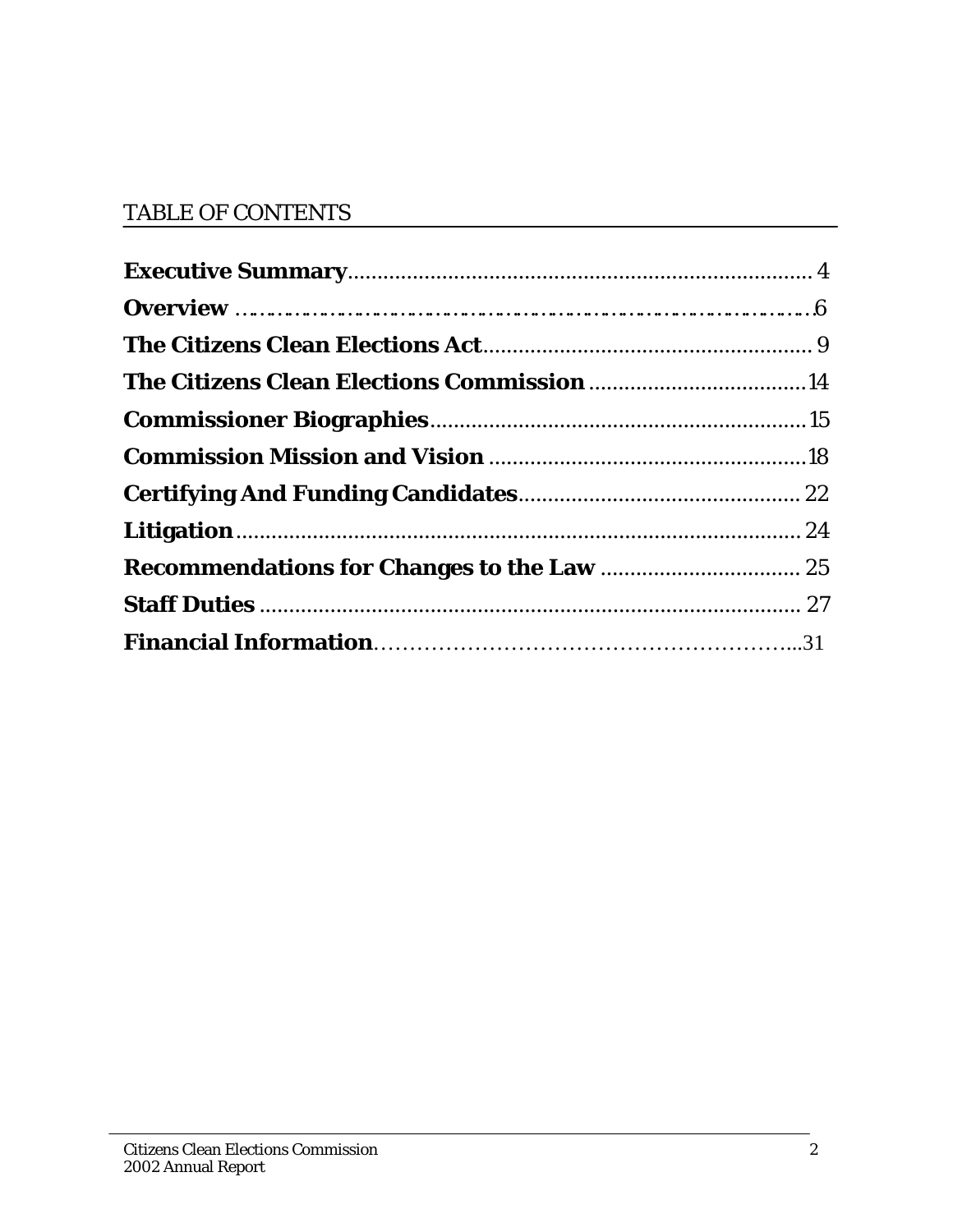**Janet Napolitano**  Governor

**Colleen Connor**  Executive Director



**L. Gene Lemon**  Chairman

**David G. McKay Ermila Jolley Kathleen Detrick Marcia Busching Commissioners** 

#### **State of Arizona Citizens Clean Elections Commission**

4001 North 3rd Street - Suite 200 - Phoenix, Arizona 85012 - Tel (602) 200-0013 - Fax (602) 200-8670 - www.ccec.state.az.us

#### To The Honorable Janet Napolitano Governor of Arizona

Dear Governor Napolitano:

Pursuant to Arizona Revised Statutes (A.R.S.) § 16-956(B)(3), the Citizens Clean Elections Commission (Commission) submits its Annual Report.

The Act is a campaign finance reform measure that was initiated by Arizona citizens and passed by voters in 1998. The Act creates a new campaign financing system that provides full public funding to qualified candidates who agree to abide by Commission guidelines. Legislative (House of Representatives and Senate) and statewide office candidates (Governor, Secretary of State, Attorney General, State Treasurer, Superintendent of Public Instruction, Corporation Commissioner and Mine Inspector) are eligible to receive public funding.

Although public funding is available only to "participating candidates" who choose to certify and qualify for such funding, the Act significantly impacts "nonparticipating candidates," or those candidates who are funding their campaigns with private contributions. The Act requires nonparticipating candidates to lower their campaign contribution limits by 20 percent and to adhere to new reporting requirements. If these reporting requirements are not met, the Commission is empowered to impose civil penalties. To qualify for funding, participating candidates must adhere to strict spending and contribution limits and gather \$5 qualifying contributions from district constituents who are registered voters. Participating candidates also agree to attend required debates.

Through the Commission's administration and enforcement of the Citizens Clean Elections Act in an honest, independent and impartial fashion, the Commission strives to uphold public confidence in the integrity of the electoral system.

Respectfully yours,

L. Gene Lemon, Chair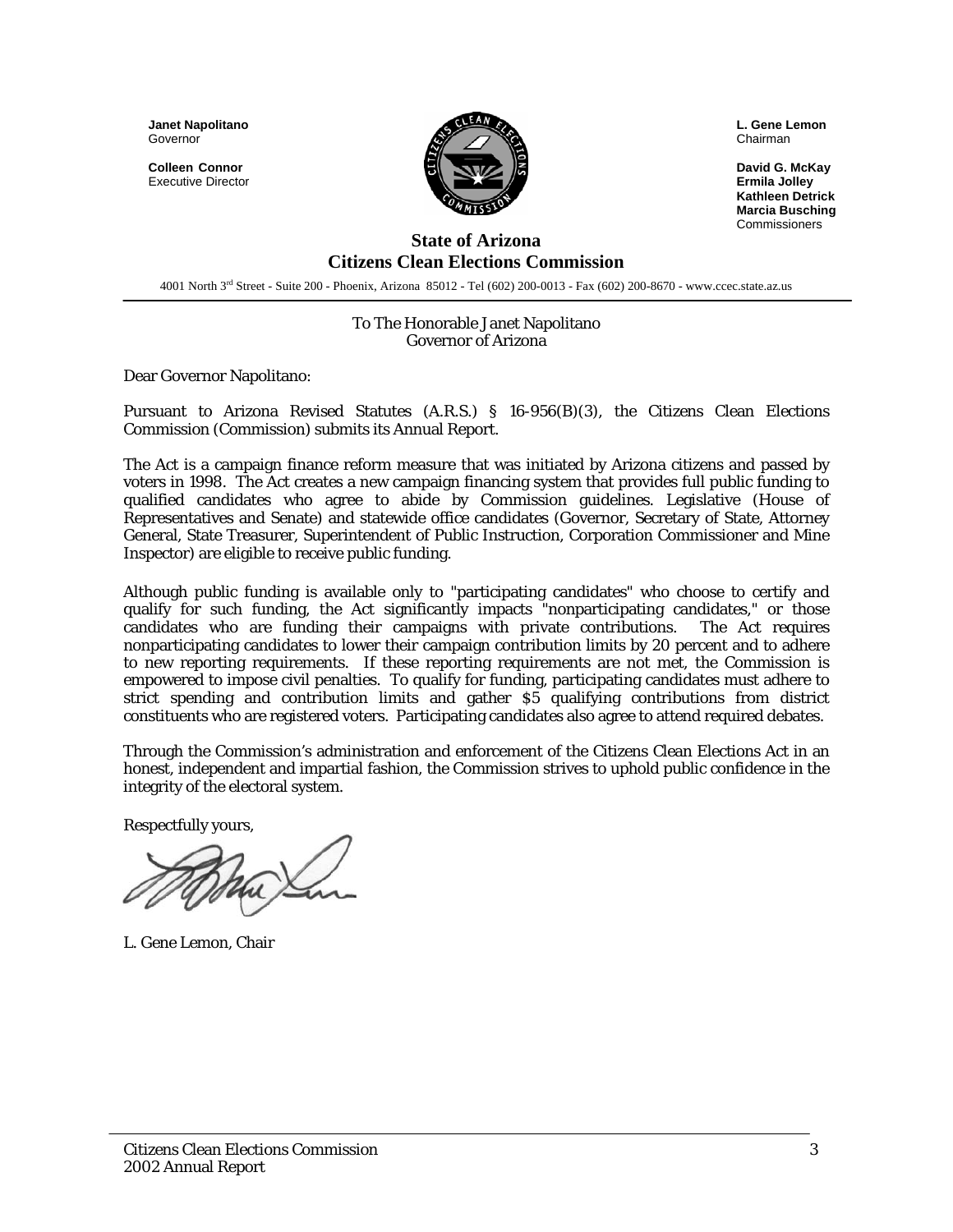# **EXECUTIVE SUMMARY**

The statewide and legislative elections in 2002 continued to offer candidates the choice of using public funds for their campaigns through the Citizens Clean Elections Act.

In the General Election, 89 of the 170 candidates were Clean Elections candidates.

- In the statewide races, 7 of the 9 statewide offices are held by Clean Elections candidates: Governor, Secretary of State, Attorney General, Treasurer, Corporation Commission 2 year seat, Corporation Commission 4 year seat, and Mine Inspector
- In the Legislative races, 32 of the 90 seats are held by Clean Elections:
	- o 36% of Arizona's Legislature is comprised of Clean Elections elected officials.
	- o The Arizona House of Representatives has 27 Clean Elections elected officials.
	- o The Arizona Senate has 5 Clean Elections elected officials
- Democrats and Republican share the Clean Elections program
	- o 22 Republicans were elected with Clean Elections funds
	- o 17 Democrats were elected with Clean Elections funds

An October 2002 poll by the Arizona Republic indicates that 64% of Arizonans believe that Clean Elections funds have had a positive impact on Arizona elections

- o A June 2002 poll indicates that 66% of Arizonans support public funding elections. The poll was conducted by KAET-TV/Channel 8 and the Walter Cronkite School of Journalism and Mass Communication at Arizona State University
- Funding disbursed in the Primary Election was \$7,477,642 and in the General Election was \$5,385,239. The total disbursed for the 2002 election was \$12,862,881
- The Five-Dollar-Bill website, fivedollarbillaz.com, has a number of candidate training videos to visually guide candidates through the Clean Elections process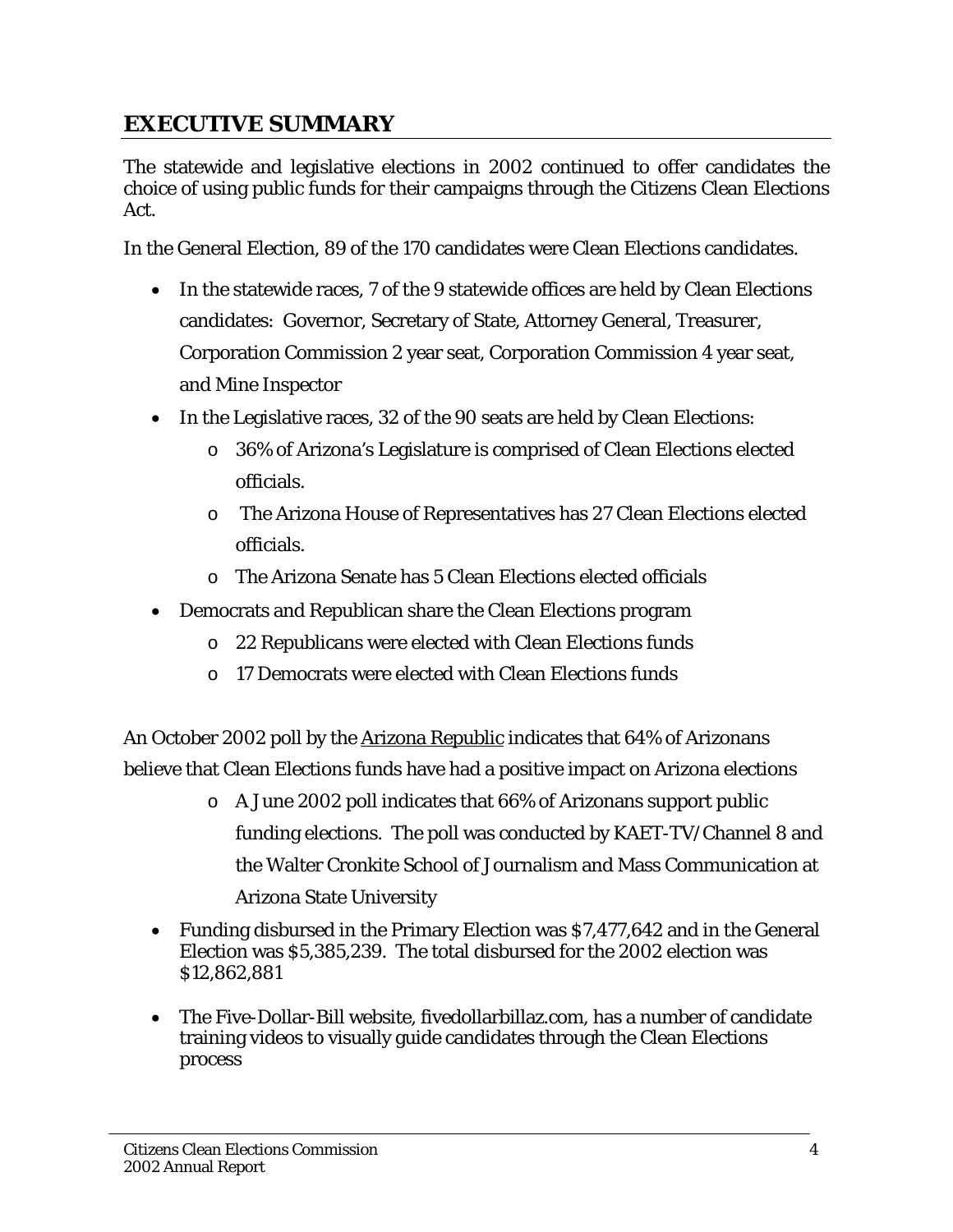# **OVERVIEW**

The Citizens Clean Elections Commission met 19 times in 2002 to conduct business, adopt policies and procedures, undertake investigations, issue findings on complaints, investigate potential violations for probable cause, promulgate rules and produce multiple publications. The Commission also provided public funding to eligible candidates in the primary and general elections for Statewide and Legislative candidates during election year 2002.

Commission staff conducted training classes for both participating and nonparticipating candidates to assist in understanding reporting requirements, using the Campaign Finance Software (CFS) 2002, and to provide information to help comply with the Clean Elections Act.

The Clean Elections Act incorporates four major programs: public funding for certified candidates, campaign finance disclosure, voter education and enforcement. The following are highlights of the Commission's accomplishments and events during the year 2002:

#### *January 2002*

- The term of Commissioner Carl Lopez of Tucson, Arizona ended January 31, 2002
- Contract with Arizona State University as a Debate Sponsor was approved
- Informational brochures entitled "Spending Public Campaign Money" were accepted
- On December 31, 2001, a Superior Court Judge issued a ruling in the *Lavis v. Bayless* case. The lobbyist fees were judged unconstitutional and the 10% surcharge was upheld
- Ermila Jolley of Yuma, Arizona was selected by the Governor's Office to replace Commissioner Carl Lopez of Tucson, Arizona
- The 2001 Annual Report was approved
- Began consideration of office space, 1616 W. Adams
- Commission moved to accept the candidate statement intake pamphlet distribution procedure

## *February 2002*

- The Secretary of State's Election Director gave an informative slide presentation on the duties of the Secretary of State and the County Recorders for the verification of \$5 qualifying contributions
- Senate Bill 1051, Voter Education Mailing, passed through the Senate Government Committee on Monday, February 11, 2002
- Developed candidate statement intake process and considered possibility of a second mailing in the General Election
- Reviewed participating candidates' January 31st campaign finance reports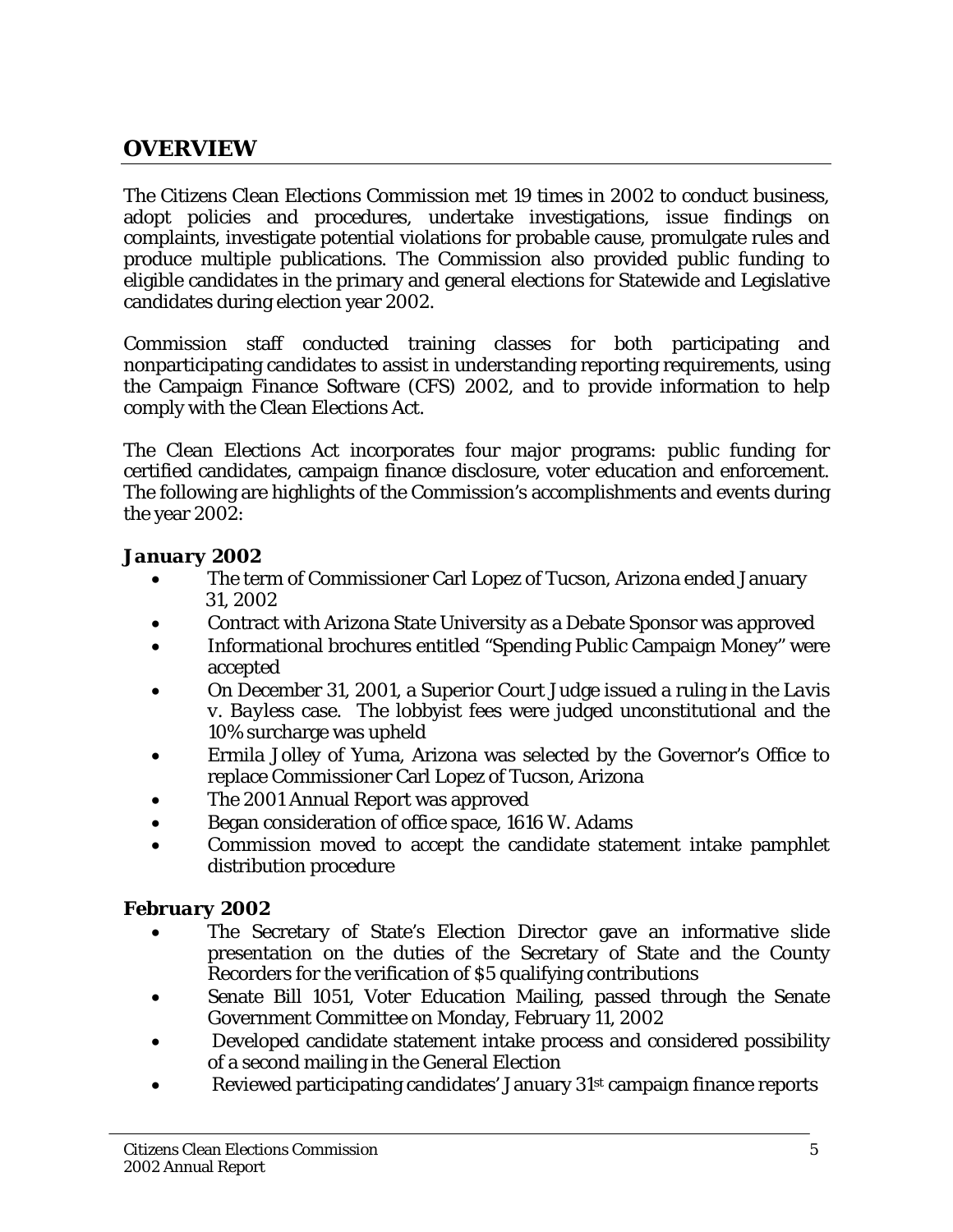## *March 2002*

- Hired a Campaign Finance Assistant
- Adopted proposed language translation procedure for candidate debates
- Approved calculations for Commission designated one-party-dominant legislative districts
- Developed and adopted substantive policy statements on use of surplus campaign funds and candidates collection of qualifying contributions
- Determined cost for candidate statement pamphlet
- Established lease with Arizona Department of Administration for new office space
- Proposed Article 2 Rule changes

# *April 2002*

- Commission adopted the Rule A.A.C. R2-20-104 (C) and (G) regarding surplus funds and constituent services
- Began process of monitoring independent expenditures
- Approved Commission meeting schedule for July-December 2002
- Approved the Substantive Policy Statements regarding travel related expenditures
- Adopted supplemental filing rule for qualifying contributions A.A.C. R2- 20-105 with changes
- The House Judiciary Committee passed Senate Bill 1051- candidate statement pamphlet to be distributed by the Commission
- Continued to contact organizations that may be interested in sponsoring debates
- Completed the database for accepting the candidate statements and the input form, via the internet or e-mail and compiled into one database
- Continued formatting spreadsheet for tracking matching funds and independent expenditures and reviewed trigger reports filed to date
- The House bill to eliminate the additional \$5 from the check-off-box was defeated in a vote by the House

# *May 2002*

- Approved the audit procedure
- Adopted revised enforcement rules
- Approved final quote from auditing firm to conduct audits of candidate committees
- Approved the Help Us Get Good Government (HUGGG) contract for debates
- Reviewed the redistricting matters
- Reviewed the debate schedule and contracts

# *June 2002*

• Established CPR summer media tour dates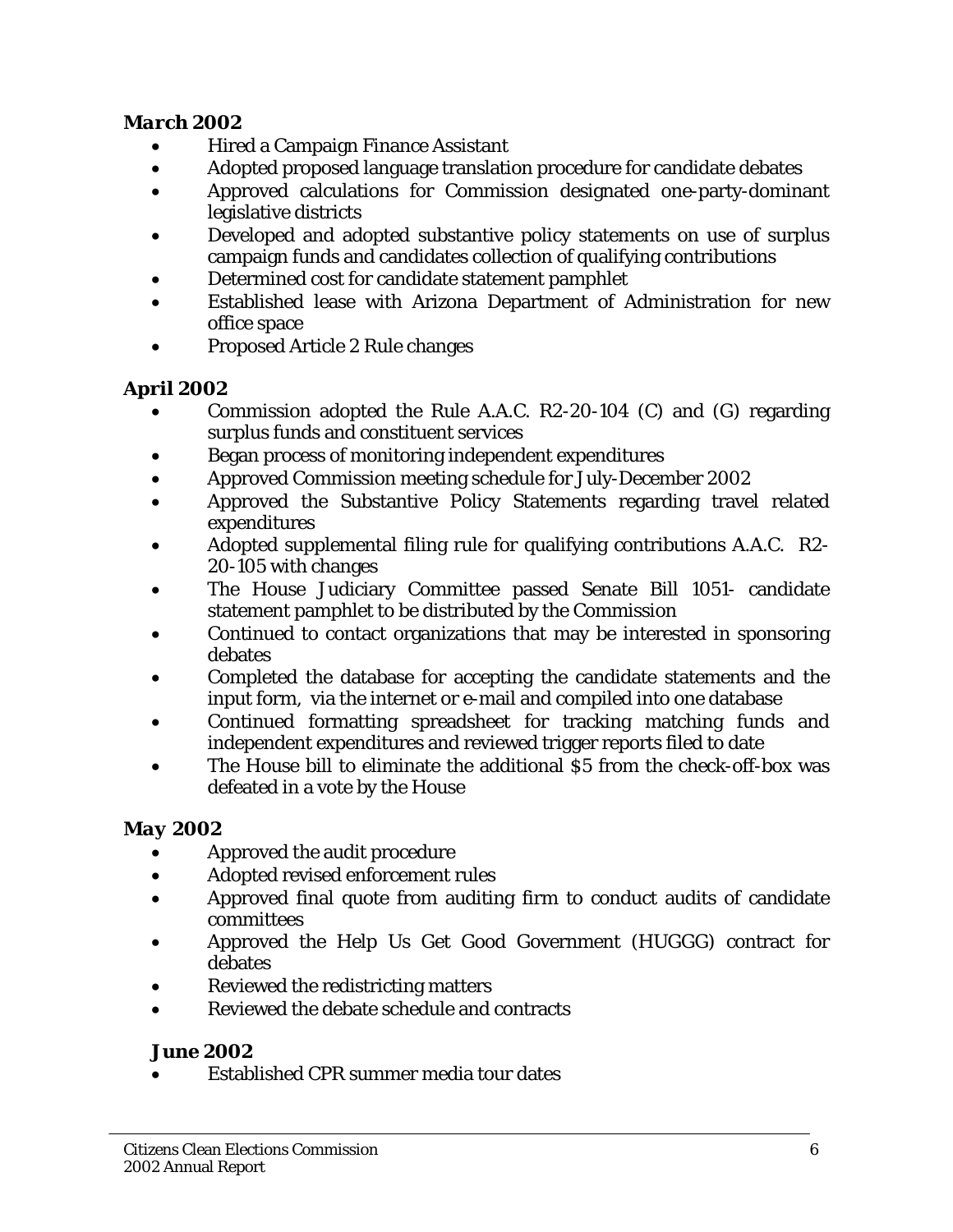- Continued training seminars for nonparticipating and participating candidates
- Redistricting matters were resolved for the 2002 election
- Approved the one-party-dominant districts for the 2002 election
- The Director of the Center for Civic Participation gave a presentation regarding the Community Colleges' sponsorship of the CCEC debates
- Reviewed strategic planning for the 2003-2004 election cycle
- Reviewed the timetable for the production and completion of the Primary and General Election candidate statement pamphlet

# *July 2002*

- Primary Election candidate statement pamphlet, English and Spanish versions were completed and sent to the printer
- Adopted substantive policy statement #14, A.A.C. R2-20-104 (G)- Officeholder Expenses
- Randomly selected candidates to have their June 30th report audited
- Reviewed participating candidates' June 30<sup>th</sup> campaign finance reports
- Primary election debate schedule finalized and posted on CCEC website

# *August 2002*

- Deputy Director reviewed the timelines for the production of the 2002 Primary Election candidate statement pamphlet
- Executive Director's article for the Arizona State Law Journal, entitled "Raising Arizona: Strengthening Express Advocacy Regulation through the Citizens Clean Elections Act," was published in the summer of 2002 edition of the journal
- Reviewed the pre-primary reports to ensure that all participating candidates spent their early contributions
- Began mass mailing of the 2002 Primary Candidate Statement Pamphlet to all libraries, registered voters, and county recorders

# *September 2002*

- General Election Candidate Statement Pamphlets draft was completed and sent to the printer
- Schedule for the General Election candidate debates was completed
- Arizona State University, CPR, and the community colleges continued to work together on advertising and publicizing the General Election debates
- The Commission's Chair Jones was elected to the board of trustees for the Campaign Finance Institute in Washington, D.C
- Reviewed participating candidates' pre-primary campaign finance reports

# *October 2002*

• Monitored independent expenditure filings, worked with Campaign Media Analysis Group to monitor television markets, newspapers, billboard, auto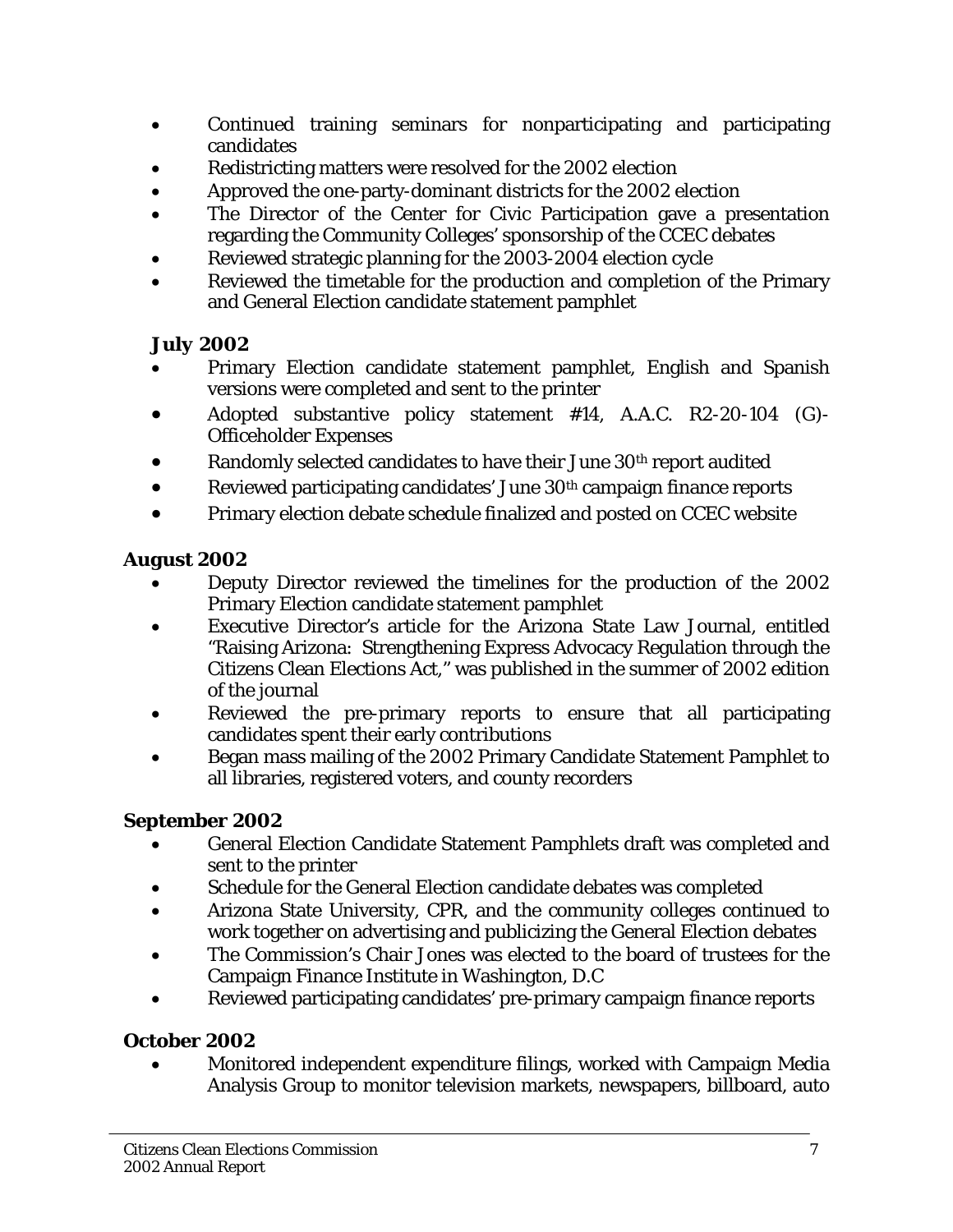dialers, radio advertisements and to ensure that matching funds were disbursed promptly

- Continued to work with L3 and CPR in publicizing debates
- Continued processing enforcement matters
- Attorney General Office filed the amicus brief regarding the 5<sup>th</sup> Circuit's case referencing express advocacy in *Chamber of Commerce vs. Moore*
- Arizona Supreme Court upheld the constitutionality of the 10% surcharge regarding the *May vs. Bayless* case
- Statewide debates began airing on Channel 8
- Department of Administration confirmed that the Commission will move to 1616 W. Adams in March 2003
- Reviewed participating candidates post-primary campaign finance reports

# **November 2002**

- Prepared to start advertising for the voluntary tax donations and the \$5 check off
- Worked on the 2003 budget projections and possible legislative changes
- U.S Supreme Court denied the petition for Writ of Certiorari filed regarding *Chamber vs. Moore*
- Approved the preliminary audit reports for the randomly audited June 30<sup>th</sup> campaign finance reports
- Reviewed participating candidates' pre-general campaign finance reports

## *December 2002*

- Nominated and approved Commissioner Lemon as the chair of the Commission for 2003
- Reviewed post general finance reports to determine compliance and the amount of any General Election unspent monies to be returned to the fund
- The Executive Director, Commissioner Lemon, and Todd Lang participated in the legislative working-group discussions with the Secretary of State's Bayless Committee to propose legislative changes to the Act
- Mailed letters to individuals who, in the past, have participated in the voluntary tax credit donation and the \$5 tax check off to remind them that the 2002 donation must be made by December 31, 2002
- Accepted the budget of revenues and expenditures for 2003
- Declined to make changes regarding reallocating spending limits A.R.S. 16- 959 (B)
- Conducted a review of inaugural expenses
- Assistant Attorney General reported that in the *May vs. Bayless* a petition for the Writ of Certiorari is expected to be filed in early January 2003
- Approved the 2003 Commission meeting schedule
- Randomly selected candidates to have their post-general campaign finance reports audited
- Staff reviewed participating candidates' post-general campaign finance reports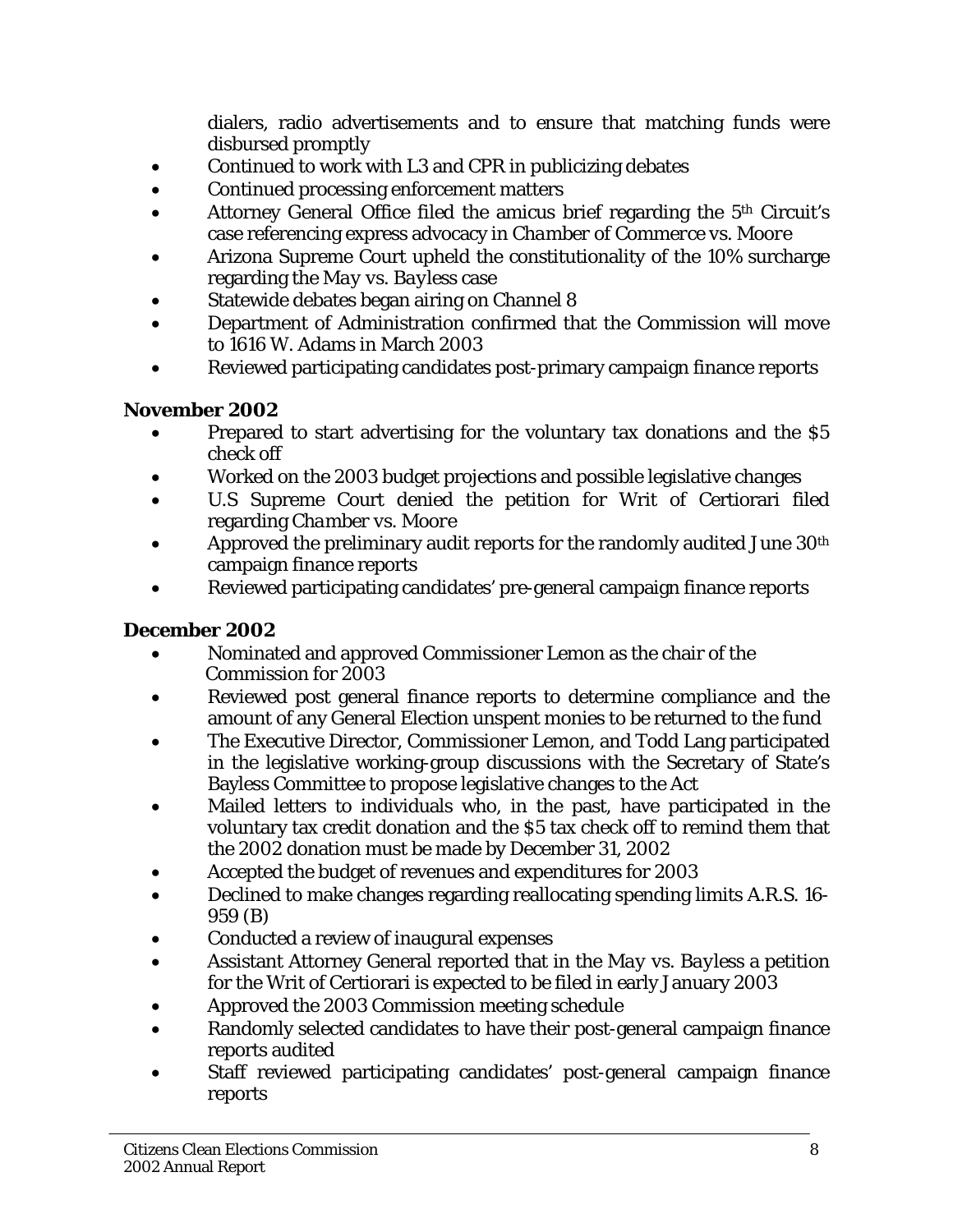# **THE CITIZENS CLEAN ELECTIONS ACT**

The Citizens Clean Elections Act, which was passed by voters in the November 1998 General Election, fundamentally changed Arizona's campaign finance laws by establishing a system for publicly funding candidate election campaigns. The system is voluntary; candidates may choose to participate in the system or they may choose to raise funds in the traditional manner.

The Governor proclaimed the Act as law on December 10, 1998. On February 16, 1999, the United States Department of Justice precleared the Act, thereby allowing the Act to go into effect. Then, the Citizens Clean Elections Commission was formed.

The following are highlights of the statutory scheme:

- 1. The Act applies to candidates for legislative and statewide offices.
- 2. To participate in the public funding system, a candidate must raise a limited number of \$5 contributions during a defined qualifying period. Contributions may only be made by qualified electors in the candidate's district. Furthermore, contributions from corporations and political action committees are prohibited.
	- For statewide office, the qualifying period runs from August 1 of the year before the election until 75 days before the general election.
	- For legislative office, the qualifying period runs from January 1 of the election year until 75 days before the general election.
	- The minimum number of \$5 qualifying contributions candidates must obtain during the qualifying period are as follows:

| Legislature                                 | 200   |
|---------------------------------------------|-------|
| <b>Mine Inspector</b>                       | 500   |
| <b>Corporation Commissioner</b>             | 1,500 |
| <b>Superintendent of Public Instruction</b> | 1,500 |
| <b>Treasurer</b>                            | 1,500 |
| <b>Attorney General</b>                     | 2,500 |
| <b>Secretary of State</b>                   | 2,500 |
| Governor                                    | 4,000 |

3. The person soliciting qualifying contributions for a candidate cannot be compensated by the candidate to collect the contributions.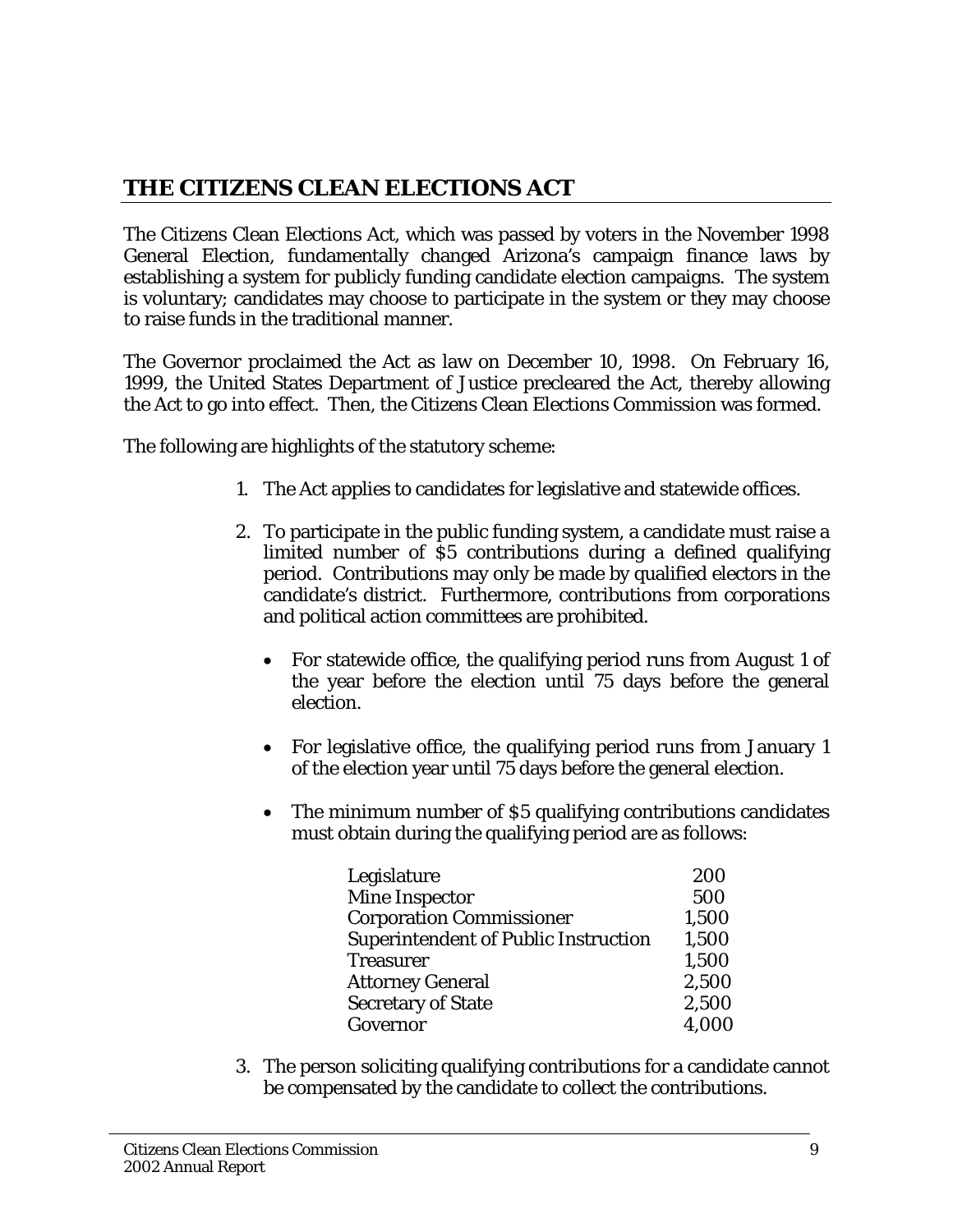- 4. Participating candidates must complete the following provisions in order to qualify for funding.
	- Candidates must apply for public funding with the Secretary of State within one week after the end of the qualifying period.
	- The candidate also must file a schedule of the persons making qualifying contributions and give the Secretary of State a check in the amount of the \$5 qualifying contributions received, as well as the original signed contributor slips.
- 5. There are set amounts of public funding for participating candidates.
	- Candidates who qualify for funding in contested party primary elections may receive an amount equal to the original primary election spending limit. Those amounts are as follows:

| Legislature:                                 | \$10,790  |
|----------------------------------------------|-----------|
| <b>Mine Inspector:</b>                       | \$21,580  |
| <b>Corporation Commissioner:</b>             | \$43,150  |
| <b>Superintendent of Public Instruction:</b> | \$43,150  |
| Treasurer:                                   | \$43,150  |
| <b>Attorney General:</b>                     | \$86,310  |
| <b>Secretary of State:</b>                   | \$86,310  |
| Governor:                                    | \$409,950 |

• The day after the primary election, qualifying candidates who are major party candidates in opposed elections may receive the following public funds:

| Legislature:                                 | \$16,180  |
|----------------------------------------------|-----------|
| Mine Inspector:                              | \$32,370  |
| <b>Corporation Commissioner:</b>             | \$64,730  |
| <b>Superintendent of Public Instruction:</b> | \$64,730  |
| Treasurer:                                   | \$64,730  |
| <b>Attorney General:</b>                     | \$129,460 |
| <b>Secretary of State:</b>                   | \$129,460 |
| Governor:                                    | \$614,930 |

- An independent candidate is eligible to receive 70 percent of the sum of the original primary and general election spending limits.
- An unopposed candidate is eligible to receive only his or her qualifying contributions as the spending limit for that election.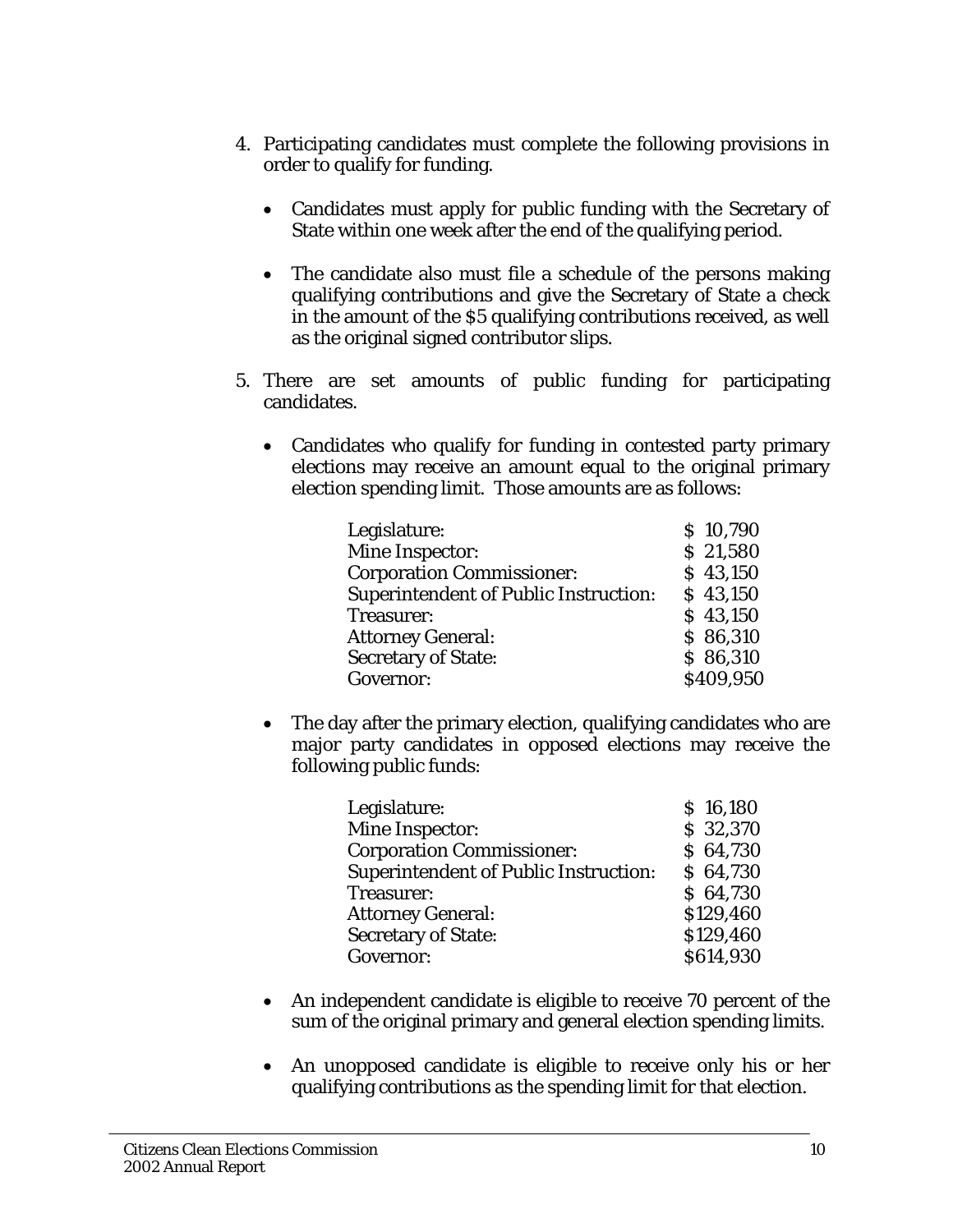- Participating candidates for the Legislature may use \$530 of personal monies for their campaigns and candidates for statewide office may use \$1,060 in personal monies for their campaigns.
- 6. Participating candidates may raise a limited number of private contributions, which are called early contributions, during the exploratory and qualifying periods. The early contributions are limited to \$110 per contributor. The limits on the amounts that candidates may raise in early contributions are as follows:

| Legislature:                                 | \$2,650  |
|----------------------------------------------|----------|
|                                              |          |
| <b>Mine Inspector:</b>                       | \$5,310  |
| <b>Corporation Commissioner:</b>             | \$10,610 |
| <b>Superintendent of Public Instruction:</b> | \$10,610 |
| Treasurer:                                   | \$10,610 |
| <b>Attorney General:</b>                     | \$21,220 |
| <b>Secretary of State:</b>                   | \$21,220 |
| Governor:                                    | \$42,440 |

- 7. Participating candidates having debt from a prior election in which they were not publicly funded may accept contributions to retire that debt, subject to the nonparticipating candidate limits and only during the exploratory period.
- 8. Nonparticipating candidate contribution limits are lowered by 20 percent.
- 9. Participating candidates are entitled to receive matching funds when an opposing, nonparticipating candidate exceeds the primary or general election spending limits. Matching funds also will be provided to participating candidates when independent expenditures are made on behalf of an opponent candidate in the race.
- 10. The Citizens Clean Elections Fund receives its revenues from the following sources:
	- An additional surcharge of 10 percent imposed on all civil and criminal fines and penalties collected pursuant to A.R.S. § 12- 116.01
	- A \$5 voluntary contribution per taxpayer who files an Arizona state income tax return by marking an optional check-off box on the first page of the form. A taxpayer who checks this box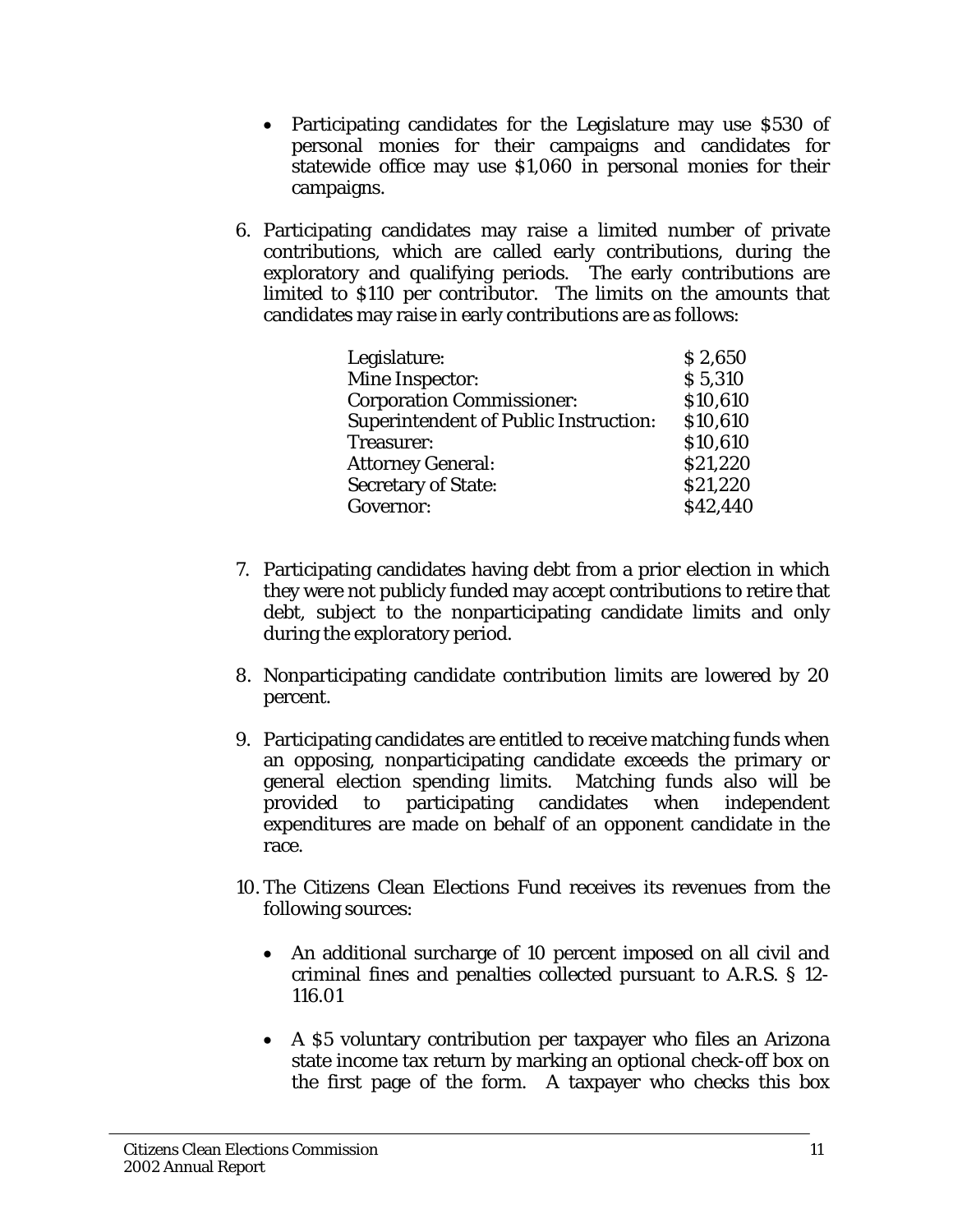receives a \$5 reduction in the amount of tax and \$5 from the amount of taxes paid will be transferred to the Fund.

- A voluntary donation to the Fund by designating the Fund on an income tax return form filed by the individual or business entity, or by making a payment directly to the Fund. Any taxpayer making a donation shall receive a dollar-for-dollar tax credit not to exceed 20 percent of the tax amount on the return or \$530 per taxpayer, whichever is higher.
- Qualifying contributions received by participating candidates.
- Civil penalties assessed against violators of the Citizens Clean Elections Act.
- 11. There are additional campaign finance reporting requirements.
	- a. In addition to existing campaign finance reports that all candidates must file, nonparticipating candidates must file "original" and "supplemental" campaign finance reports with the Secretary of State when the candidates make expenditures that exceed 70 percent of the primary election spending limit, or receive contributions, less the expenditures through the primary, that exceed 70 percent of the general election spending limit.
	- b. Participating candidates must comply with existing campaign finance reporting laws.
	- c. Campaign finance reports must be filed electronically with the Secretary of State and bank accounts, campaign finance reports and financial records relating to the campaign must be available for public inspection.
	- d. Any individual or entity making an independent expenditure on behalf of a candidate must report the expenditure once it exceeds \$530 in an election cycle. Each additional independent expenditure totaling \$1,060 must be reported as well.
- 12. There are potential legal consequences for enforcement actions.
	- a. Civil penalties
		- I. A participating candidate who exceeds the contribution or expenditure limits, shall be assessed a penalty of ten times the excess contribution or expenditure.
		- II. Any candidate that violates the reporting requirements,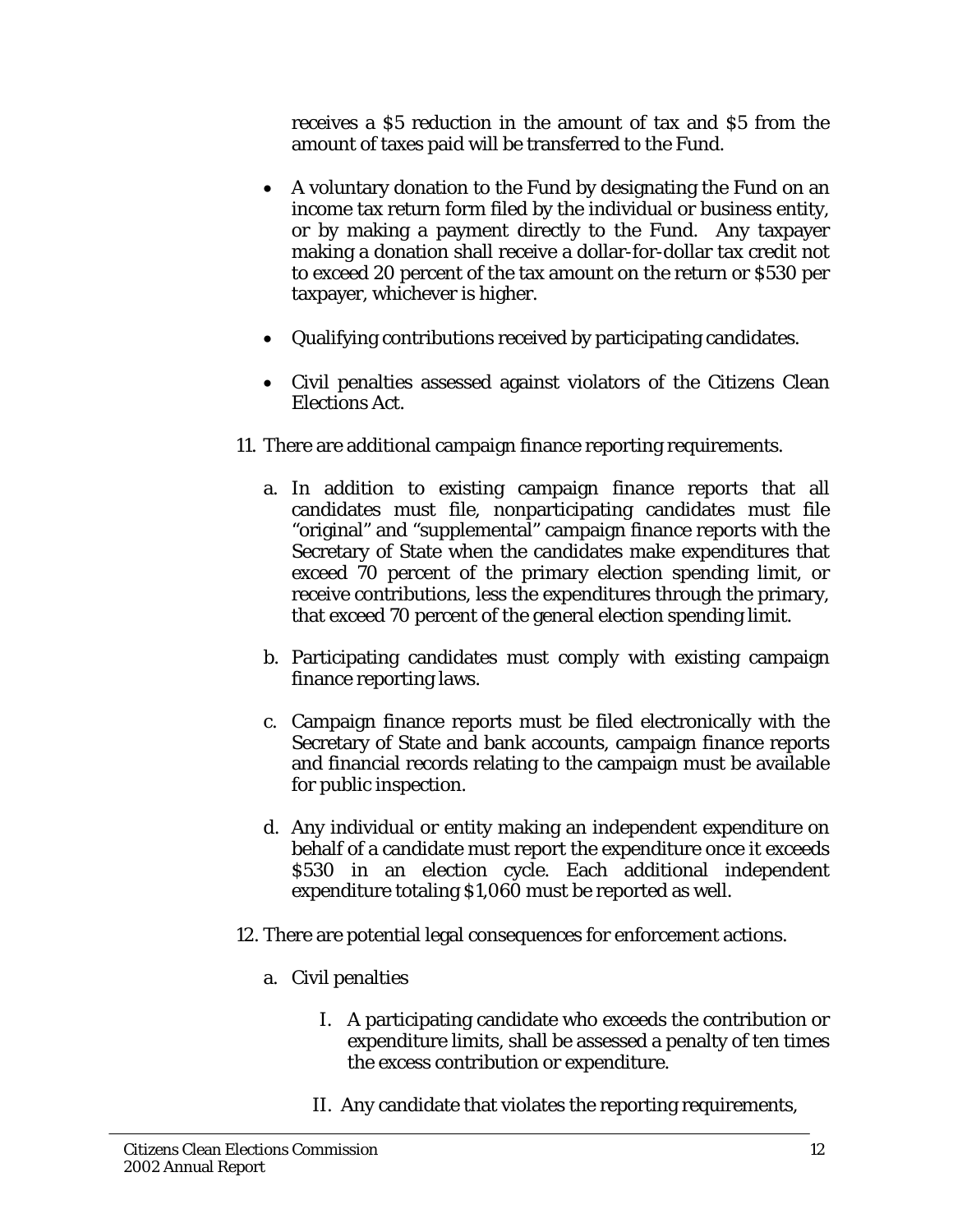shall be assessed a penalty of \$110 per day for legislative candidates and \$320 per day for statewide candidates.

- III. Under some circumstances, the candidate may be disqualified or forced to forfeit office.
- IV. A knowing violation by a participating candidate will require the candidate to repay from personal funds, all monies expended from the candidate campaign account, as well as returning to the fund the candidate's campaign account.
- b. Knowing violations are prosecutable as a Class One Misdemeanor
- 13. The Act establishes a 5-member Commission, the Citizens Clean Elections Commission, to implement and enforce the Act.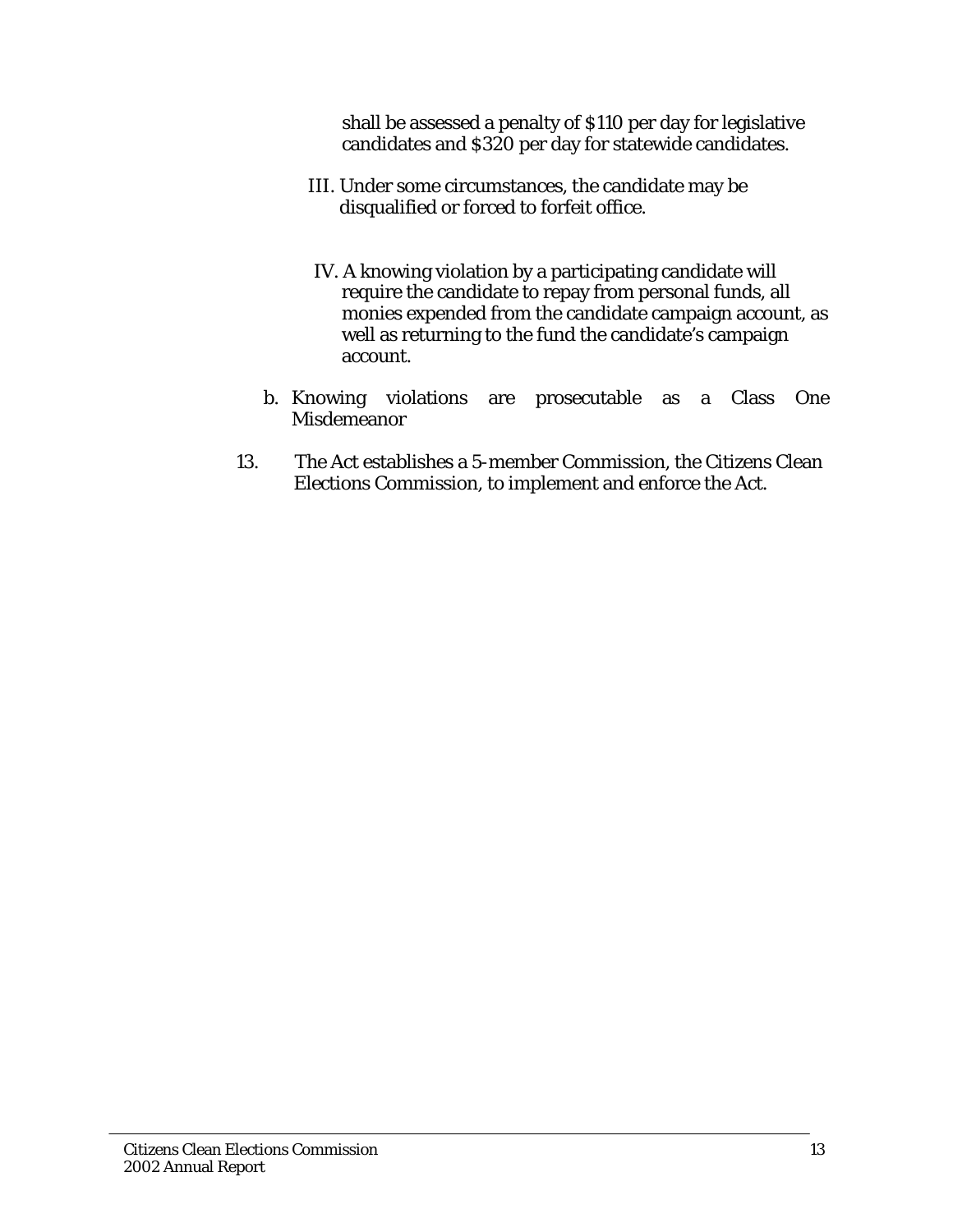# **THE CITIZENS CLEAN ELECTIONS COMMISSION**

# **Authority:**

The Citizens Clean Elections Commission was established by the enactment of the Citizens Clean Elections Act, A.R.S., Title 16, Chapter 6, Article 2. In addition to enforcing the provisions of Article 2, the Commission promulgates rules and enforces A.R.S. §§ 16-940 through 16-961.

The Commission holds regular meetings, which are open to the public, and annually elects its chair and reports its activities to the Governor, the Legislature and the public.

#### **Function**:

The Commission consists of 5 members:

- No more than 2 shall be members of the same political party.
- No more than 2 shall be residents of the same county.
- No one shall be appointed who does not have a party registration that has been continuously recorded for at least 5 years immediately preceding appointment, with the same political party or as an independent.
- Each candidate shall be a qualified elector who has not, in the previous 5 years in this state, been appointed to, elected to or run for any public office, including precinct committeeman, or served as an officer of a political party.
- A member of the Commission shall serve no more than one term and is not eligible for reappointment.
- No Commissioner, during his or her tenure or for 3 years thereafter, shall seek or hold any other public office, serve as an officer of any political committee or employ or be employed as a lobbyist.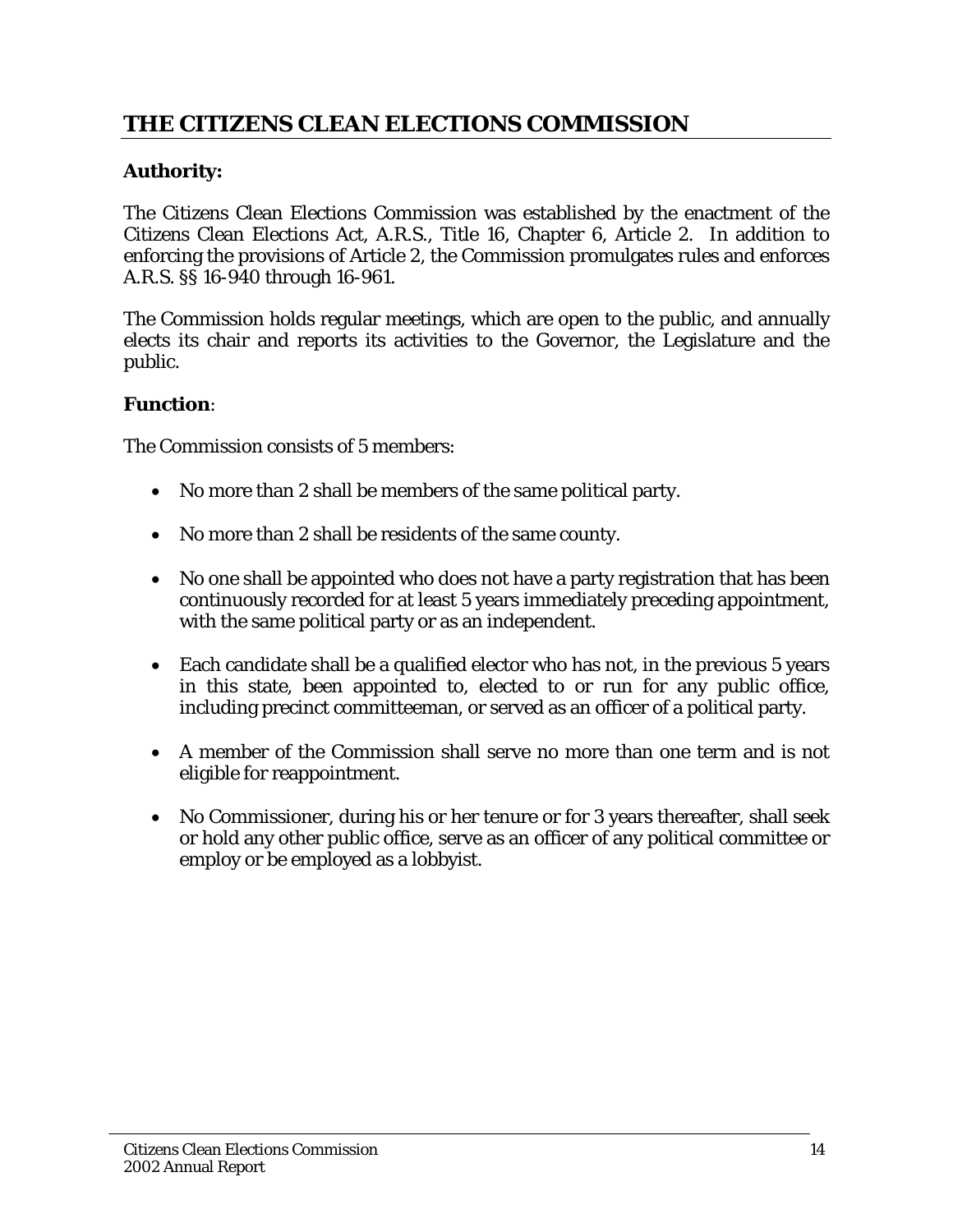# **COMMISSIONER BIOGRAPHIES**

## **Chair Dr. Ruth S. Jones – Democrat – Maricopa County**

Attorney General Janet Napolitano appointed Scottsdale resident Ruth Jones to the Citizens Clean Elections Commission in 1999 for a term that will expire in 2003. Dr. Jones was elected by the Commissioners to Chair the Commission for calendar year 2002. Dr. Jones holds a bachelor's degree from Indiana State University and a doctorate in political science from Georgetown University. Dr. Jones has been with Arizona State University since 1981 and currently serves as professor of political science and executive assistant to the university president for university programs. Her extensive teaching and research in fields of election campaign finance, American politics and interest groups are reflected in her many publications, including books, journal articles and papers, as well as national conference presentations. Her research specialty is state-level campaign finance.

Dr. Jones has reserved has served as chair for the Political Organizations and Parties section of the American Political Science Association and as a steering committee member of the Council on Government Ethics Laws (COGEL). Her community work includes service as a board member of Girls Ranch of Arizona and Neighborhood Partners Inc. She has received numerous awards and recognition for her teaching and research activities and has held many leadership roles in regional and national professional associations.

# **Leslie Gene Lemon – Republican - Maricopa County**

Governor Jane Dee Hull appointed Phoenix resident Gene Lemon to the Citizens Clean Elections Commission in 1999 for a term that will expire in 2004. Mr. Lemon served as the first Chair of the Commission, first elected by the Commission in 1999, and continued to serve as the Chair after being elected by the Commissioners for calendar-years 2002 and 2001. Mr. Lemon received his bachelor's and law degrees from the University of Illinois. He retired as vice president-administration from VIAD Corp. (formerly Dial Corp. and Greyhound Corp.), where he also spent 27 years (1972-1999) as assistant general counsel and general counsel. From 1964-1969 Mr. Lemon was senior attorney for Armour and Co. From 1964-1969 he served as assistant general counsel to the American Farm Bureau Federation and affiliated companies.

Mr. Lemon has served on numerous boards, including board of directors (1992-1997) and chairman of the audit committee (1993-1995) for FINOVA Group Inc.; board of directors (1995-1997) for the Food & Drug Law Institute; board of directors (1989- 1995) for the Phoenix Chamber of Commerce; board of directors (1985-1998)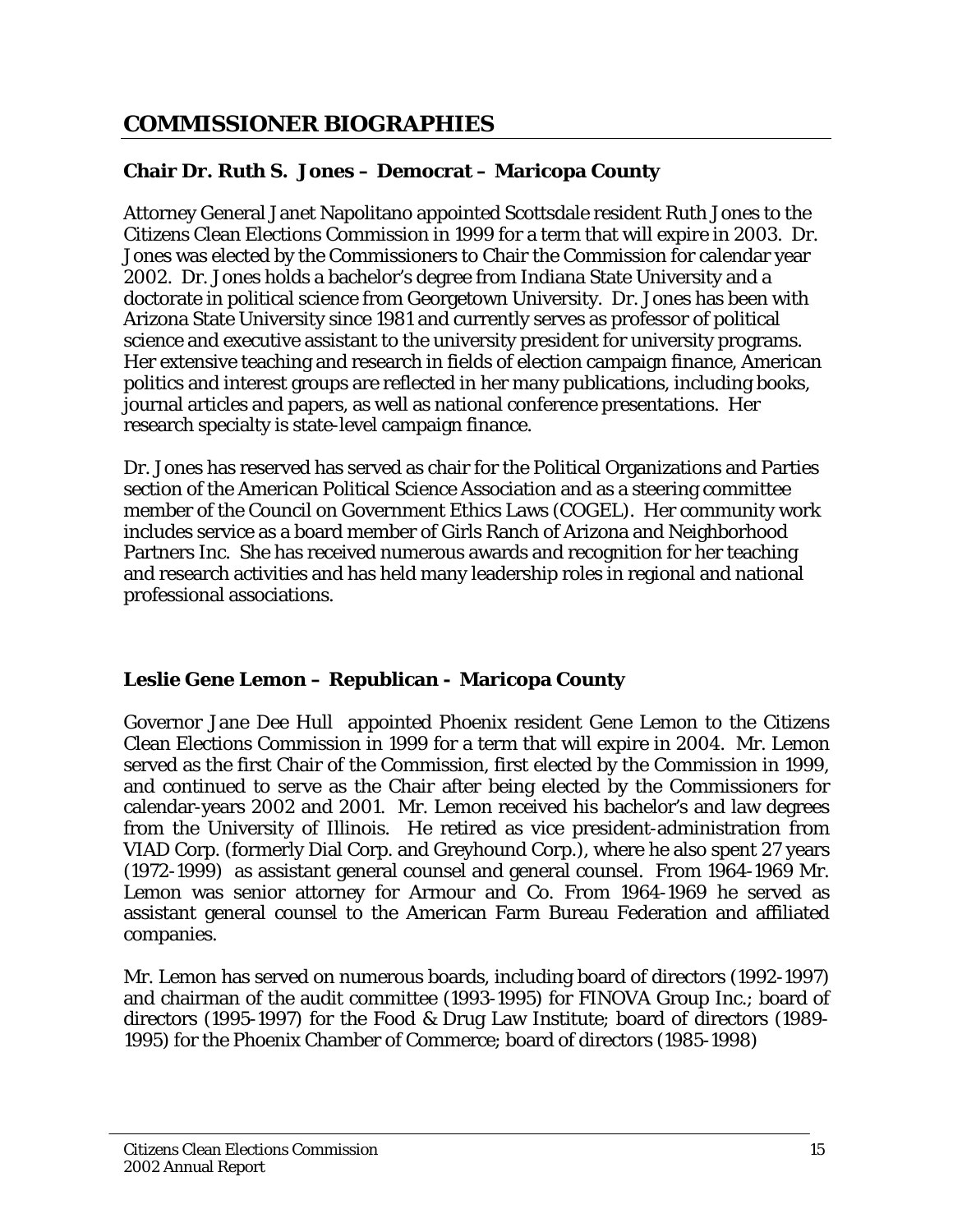and chairman of the board (1993-1995) for the Phoenix Children's Hospital; board of trustees (1985-1998) and president (1990-1992) for the Phoenix Art Museum; and grand president (1974-1976) and currently serves on the board of directors of the American Arbitration Association; the National Conference of Commissioners of Uniform State Laws; the board of directors and the steering committee for the Arizona Voice for Crime Victims and the board of visitors for the University of California-Davis School of Medicine. Mr. Lemon is a member of the American Bar Association; the Association of General Counsel, Arizona State Bar; Maricopa County Bar Association; Internal Bar Association; Arizona Club; City Square Racquet Club and Paradise Valley Country Club.

#### **Ermila Jolley– Democrat – Yuma**

Governor Jane Hull appointed Yuma resident Ermila Jolley to the Citizens Clean Elections Commission in 2002 for a five-year term that will expire in 2007. She is filled the seat formerly held by Commissioner Carl Lopez, a Tucson resident. Ms. Jolley was appointed to the Yuma County Redistricting Commission in May 2001 and currently serves as president of the Yuma Community Hispanic Forum. Ms. Jolley has also served a Democratic precinct committee person in Yuma County since 1992. She also is the transitional administrator for JOL Enterprises, Inc., an electrical engineering firm recently sold by her husband Al Jolley. The couple also owns a small firm, A-E Electrical Consultants, Inc.

## **Kathleen S. Detrick – Independent – Pima County**

Attorney General Janet Napolitano appointed Tucson resident Kathleen Detrick to the Citizens Clean Elections Commission in 2001 for a term that will expire in 2006. Ms. Detrick has served as the City Clerk and Campaign Finance Administrator for the City of Tucson, Arizona since 1991. The City Clerk is a Charter officer appointed by the Mayor and Council for a two-year term of office. The Campaign Finance Administrator serves at the will of the Mayor and Council. Ms. Detrick has been employed by the Tucson City Clerk's office since 1971. In 1981 Ms. Detrick was appointed Chief Deputy City Clerk and served as the City Elections Director from 1981 until the appointment as City Clerk in 1991. The City of Tucson has the only other public campaign-funding program in the State of Arizona and has been used as a model by other jurisdictions interested in implementing a similar program. Ms. Detrick was a member of the team that developed the Tucson public campaignfunding program and has been part of the administration of the program since its approval by electorate in 1985.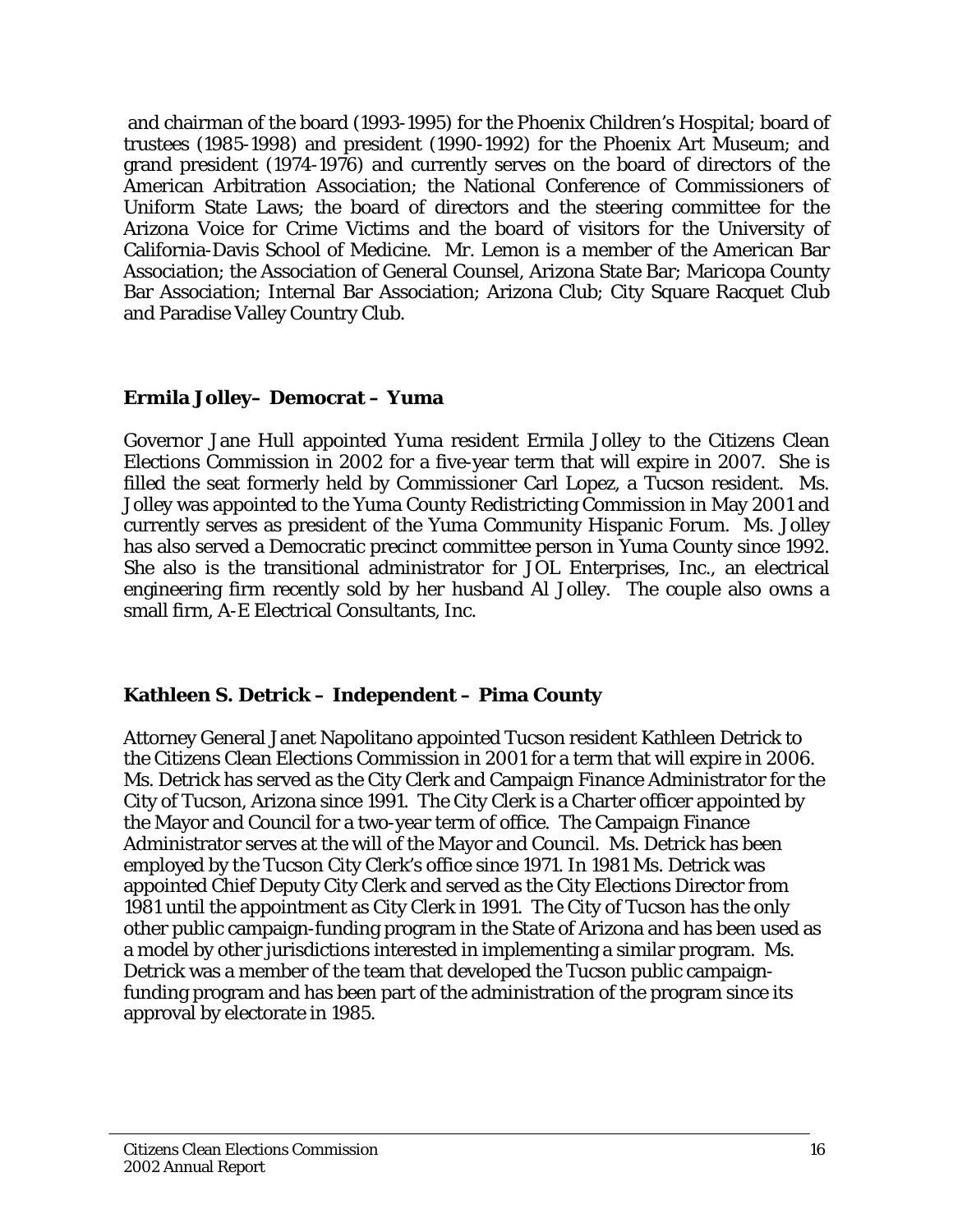## **David G. McKay – Republican – Coconino County**

Governor Jane Dee Hull appointed Flagstaff resident Dave McKay to the Citizens Clean Elections Commission in 2000 for a term that will expire in 2005. Mr. McKay received his bachelor's and master's degrees from Northern Arizona University. He retired after 35 years with the Flagstaff Unified School District, where he served as principal of Thomas Knoles Elementary School (1987-1998); principal of Christensen Elementary School (1982-1987); assistant principal of Christensen and Killip Elementary Schools (1976-1982); title III coordinator for Flagstaff Public Schools (1973-1976); assistant principal for Mt. Elden Elementary School (Killip) (1968- 1973); guidance counselor for Flagstaff Elementary Schools (1966-1968); and science teacher for Flagstaff Junior High School (1963-1966). Mr. McKay founded Big Brothers of Flagstaff in 1968 and has served as executive director since. He also has served as a member of the Arizona School Administrators (1982-1997) and currently is a member of the investigative interview committee for the State Dental Board.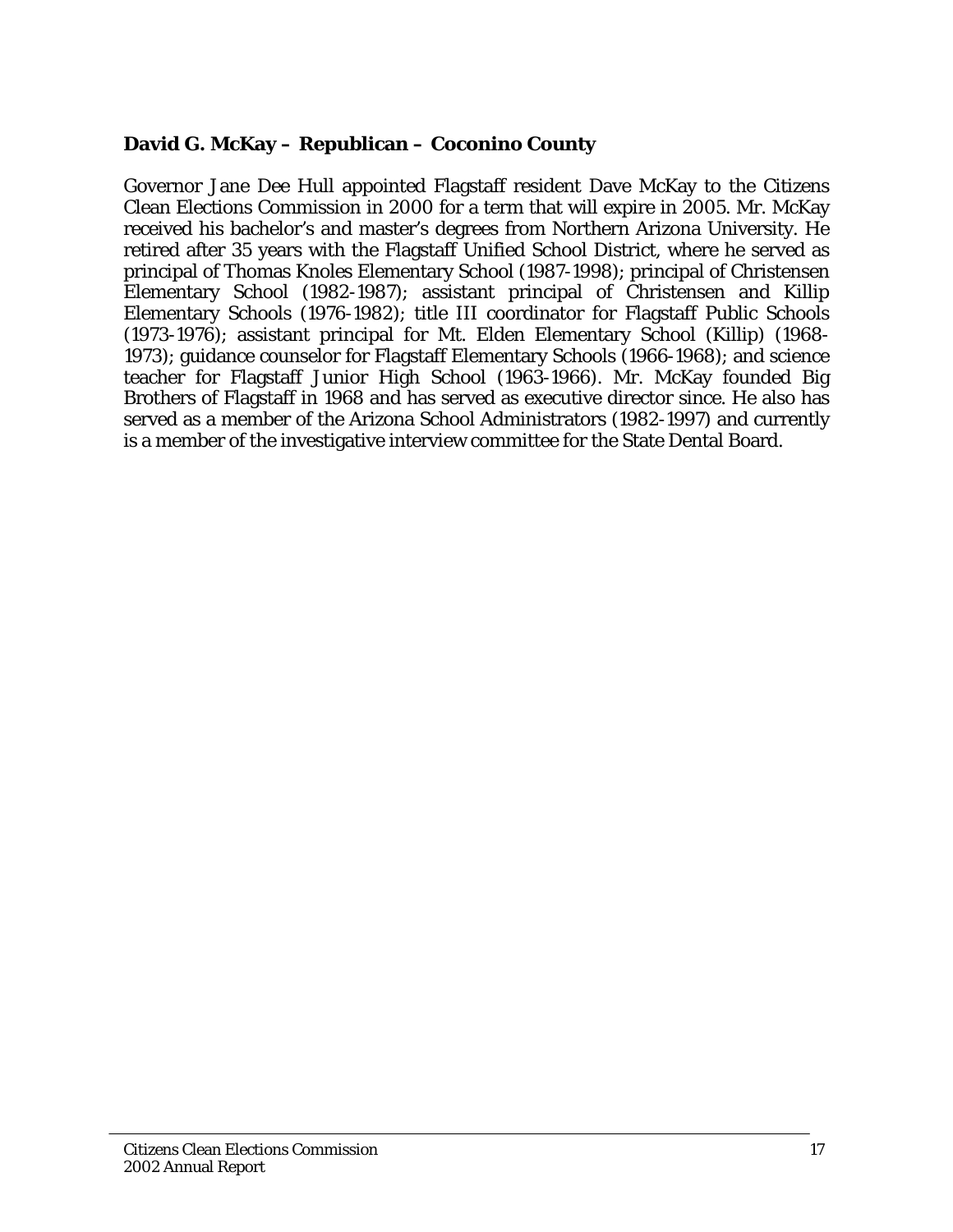# **COMMISSION MISSION AND VISION**

#### **Mission Statement**

To fairly, faithfully and fully implement and administer the Arizona Citizens Clean Elections Act.

#### **Vision Statement**

Through the successful implementation of the Arizona Citizens Clean Elections Act, the Commission seeks to improve the integrity of Arizona state government and promote public confidence in the Arizona political process.

# **SUMMARY OF COMMISSION ACTIVITIES**

#### **Meetings**

The Citizens Clean Elections Commission held:

• 19 regular meetings

#### **Publications**

The Citizens Clean Elections Commission issued the following publications:

- Annual Report for 2001
- Candidate Statement Pamphlets for the 2002 Primary & General Elections
- Citizens Clean Elections Users Handbook
- Citizens Clean Elections Act, Rules and Policies Manual

## **Voter Education**

#### Candidate Debates

The Commission contracted with the HUGGG (Help Us Get a Good Government), Community Colleges, The Tombstone Tumbleweed, and Arizona State University. The sponsors were chosen based on experience, resources, and nonpartisan affiliations. The Commission sponsored the series of debates previous to the Primary and General election. These debates were mandatory for participating Commission candidates and optional for nonparticipating candidates. Nonparticipating candidates were invited and were encouraged to participate in any Commission sponsored debates.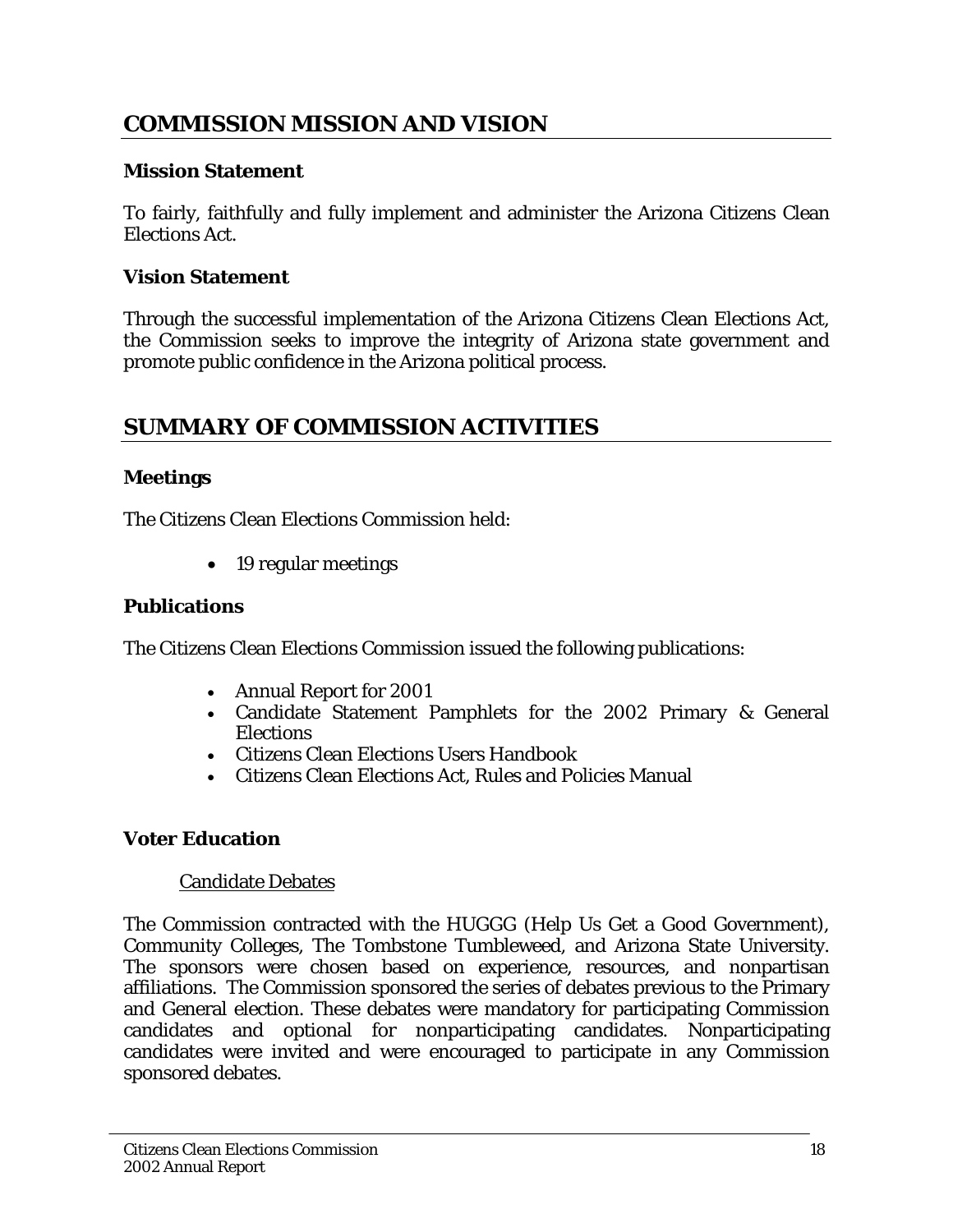All candidates were required to appear in person, not by proxy or electronically, unless to accommodate a disability.

The Commission sponsored a total of 60 debates for the primary and general elections.

- 30 debates were held in the primary election period. -Total candidates for Statewide and Legislative Office were 247 -139 were participating candidates
- 30 debates were held in the general election period. -Total candidates for Statewide and Legislative Office were 170 -89 were participating candidates

## Candidate Statement Pamphlet

A copy of the pamphlet was mailed to every household with a registered voter, approximately 1.4 million Arizona households. The Candidate Statement Pamphlets were also mailed to every chamber of commerce, motor vehicle department, and local libraries in the State of Arizona. These pamphlets were available in English, large print, and Spanish.

#### Sun Sounds

Sun Sounds of Arizona, a not-for-profit information access service for blind and visually impaired people, the Arizona Secretary of State, Citizens Clean Elections Commission, and the Commission on Judicial Performance and Review partnered to provide access to printed election material for voters who cannot read due to a physical or visual disability. Sun Sound of Arizona made its Sun Dial system available for the election at no charge to the State and the Citizens Clean Elections Commission paid for the toll-free number, 1-888-878-3271. After this election, Arizonans who have disability who wish to continue to hear newspapers and other current print via Sun Dial can register, at no charge, with Sun Sound of Arizona. The information is also available on the Sun Dial web page at http://sunsounds.org.

#### **Staff Training and Outreach**

Staff held monthly seminars for participating and nonparticipating candidates to provide information on the Clean Elections Law and reporting responsibilities. Candidates and their staff received an overview of the law, the election timeline, and reporting requirements.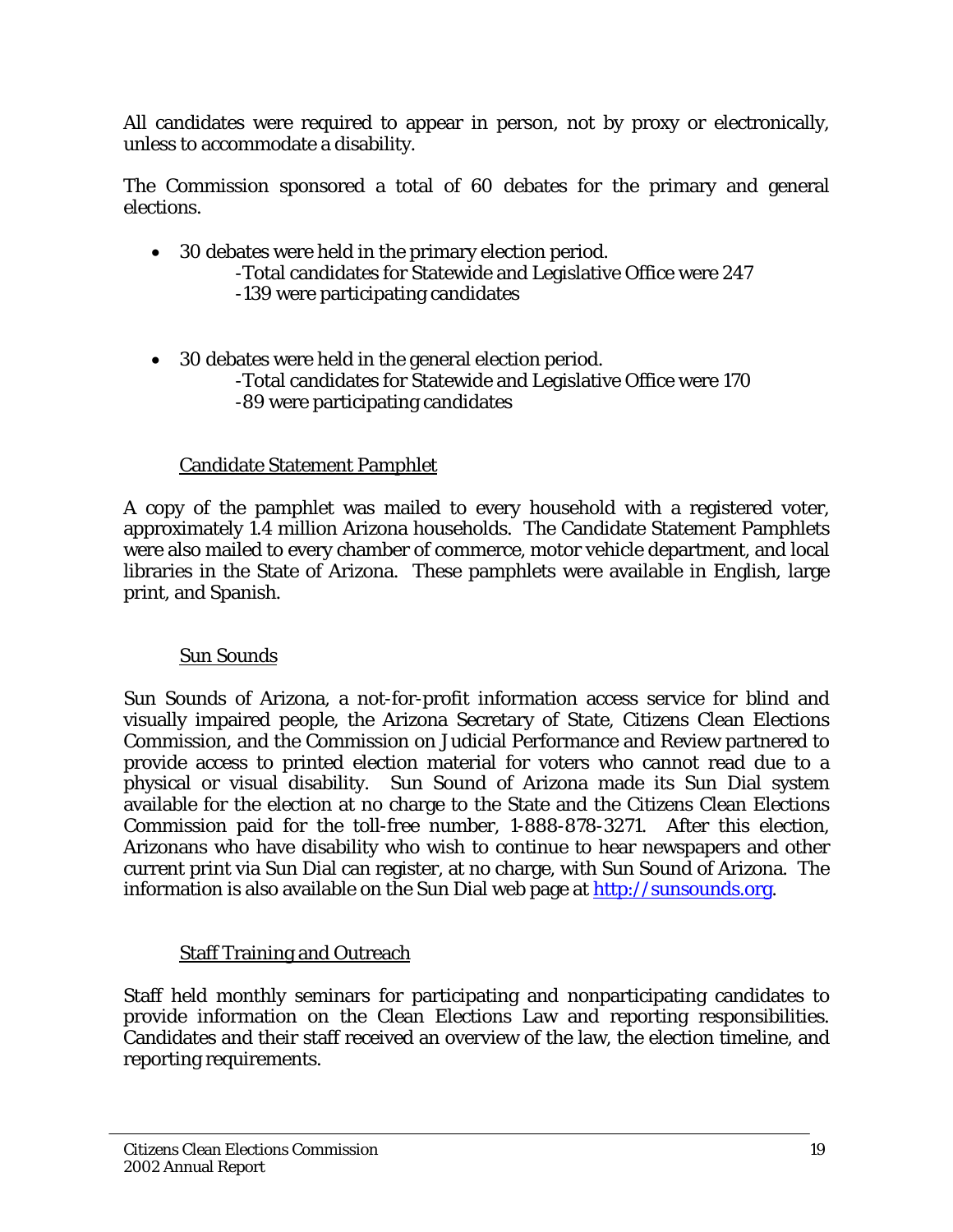#### **Website (http://www.ccec.state.az.us)**

The Commission maintains a site on the internet that provides many client services, including the following:

- Electronic posting of Commission meeting notices, minutes and findings
- List of candidates who received public funding for the 2002 election
- 2002 election public funding disbursements
- Electronic versions of many Commission publications and forms
- Links to the Arizona Statutes, State of Arizona, Secretary of State and Arizona State Legislature
- Commission and staff contact information and automatic e-mail access
- Biographies of current Commission members
- Candidate debate schedules
- Frequently asked questions
- Press releases
- Substantive policy statements
- Proposed legislative changes
- Proposed rules for public comment
- Citizens Clean Elections Act, Rules, and Policies Handbook
- Spending limit chart
- Candidates can enter their candidate statements directly on the website

#### **Enforcement**

#### Summary of Complaints

- The Commission received 75 complaints. 47 were against participating candidates and 28 were against non-participating candidates.
- The Commission investigated 24 of the complaints.
- Enforcement imposed fines totaled \$32,240.00
- Settlements totaled \$19,500.00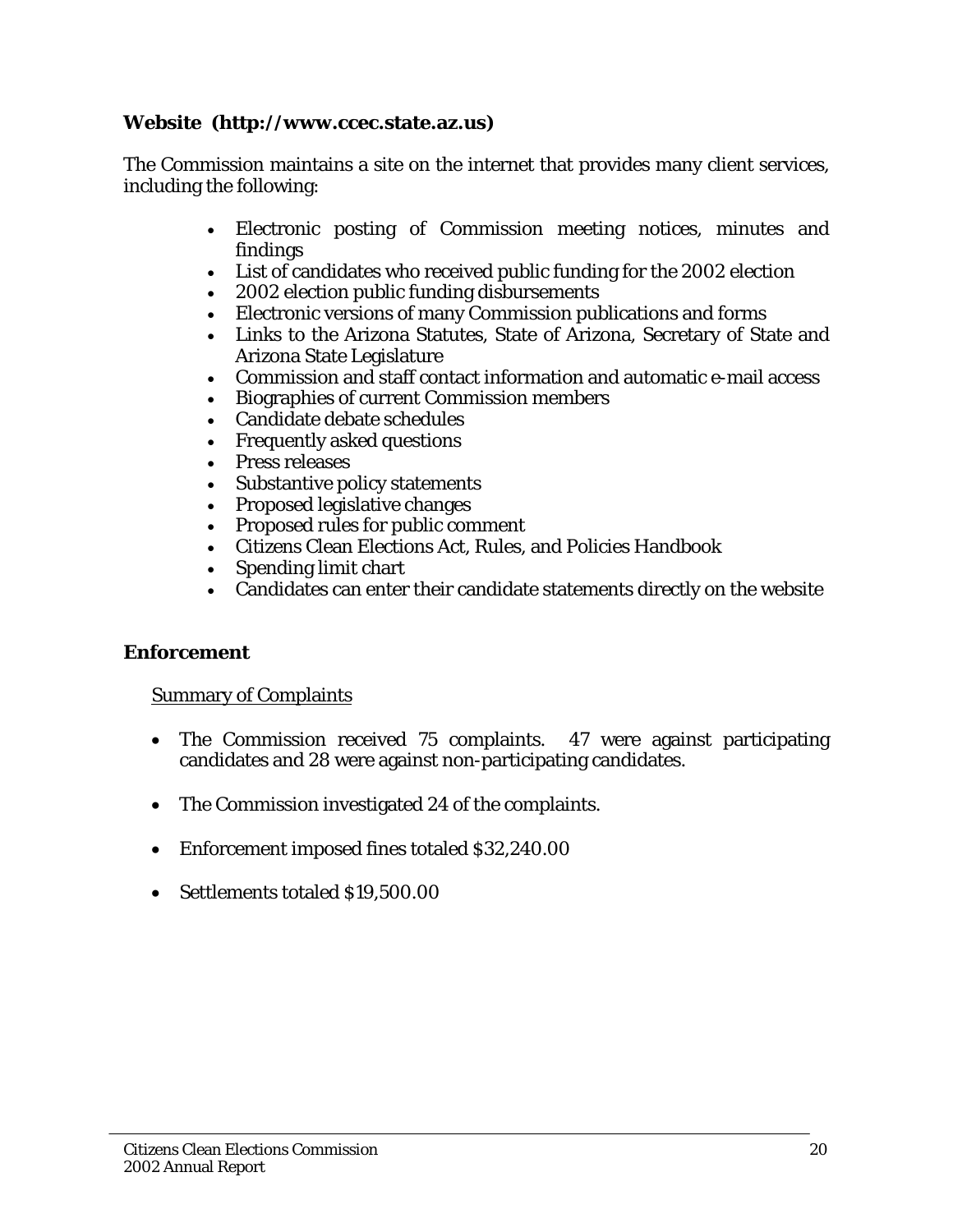#### Staff Review of Campaign Finance Reports

- Staff reviewed the standard period reports filed by all participating candidates in order to determine if the candidates were complying with the Act. These reports include the January 31st Report, the June 30th Report, the Pre-Primary Report, the Post-Primary Report, the Pre-General Report, and the Post-General Report. Staff notified candidates of problems with the reports and either worked with them to make corrections or initiated an enforcement action, depending on the individual circumstance.
- Staff performed a daily review of nonparticipating candidate and independent expenditure committee campaign finance reports in order to provide matching funds to participating candidates. Staff received instant notification from the Secretary of State via email when a campaign finance report was filed. This enabled staff to provide matching funds on a timely basis. The Secretary of State also provided Staff with access to a report that summarizes all filings made by all candidates.
- Participating candidates filed a supplemental campaign finance report on September 13, 2002 to show their ending fund balance from the primary election. Staff reviewed these reports and sent letters to candidates requesting that their fund balance be returned to the Commission.
- Staff reviewed participating candidates' Post-General campaign finance reports in order to determine each candidate's fund balance at the end of the General period. Staff sent letters to candidates requesting that their fund balance be returned to the Commission.

## Proposed Enforcement Rules

- The staff, with the Commission's input, drafted new enforcement rules to improve the Commission's ability to enforce the Act.
- The rules specifically describe and provide a step-by-step analysis of the complaint, investigation and settlement processes.
- The rules set forth the procedure for appealing a Commission decision to the Office of Administrative Hearings in accordance with A.R.S. § 41-1092 et. seq. This step is absent in the enforcement section of the Act.
- The rules set guidelines for the assessment of civil penalties.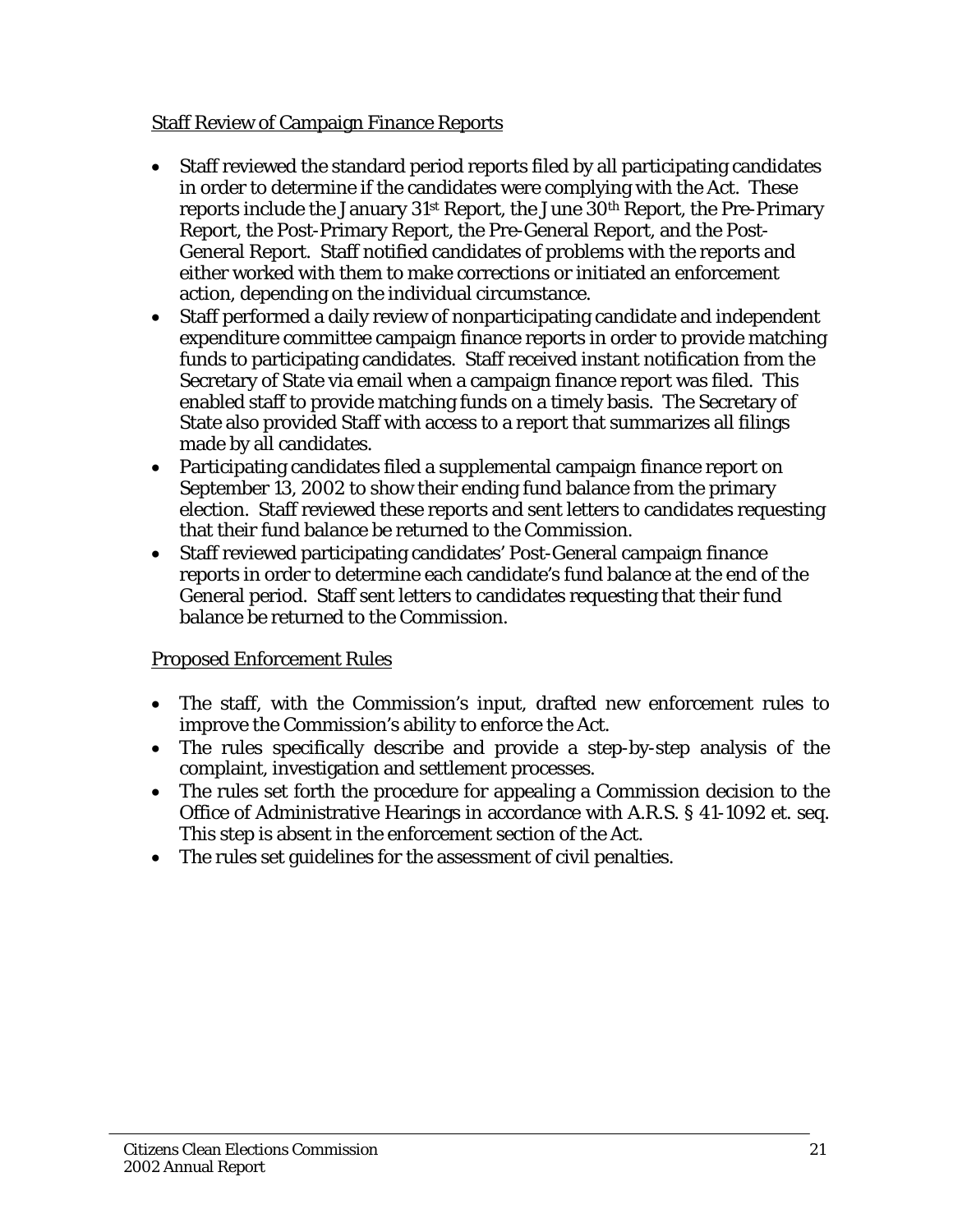# **CERTIFYING AND FUNDING CANDIDATES**

#### **Primary Election**

There were 247 statewide and legislative candidates seeking election in the September 10, 2002 primary election. The Commission certified 139 of those candidates as participating candidates pursuant to A.R.S. § 16-947.

- \$7,477,642 was allocated to candidates in the primary election.
- 36 candidates received equalizing funds.

#### **General Election**

A total of 170 candidates proceeded to the November 5, 2002 general election. The Commission funded 89 of the candidates.

- \$5,317,222 was allocated to candidates in the general election.
- 42 candidates received equalizing funds.

#### **Election Results**

In the general election, 39 participating candidates received the highest number of votes in the election.

- Senate: 5 of 30
- House: 27 of 60
- Statewide: 7 of 9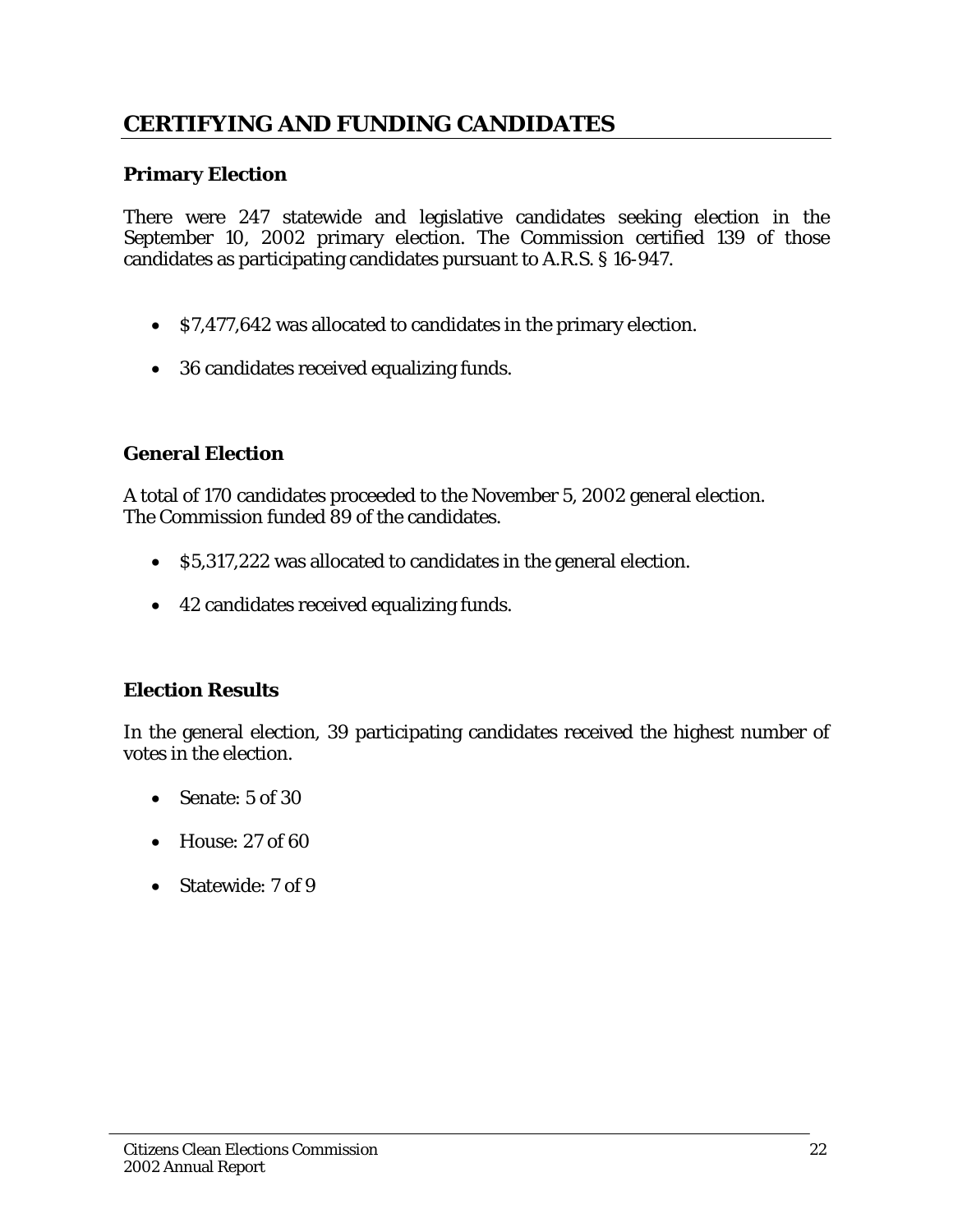#### **Comparison of Unopposed Races in the 1998, 2000, and 2002 Elections**

#### **1998 General Election** (Pre Clean Elections Act)

Senate: 44 candidates, 17 unopposed races House: 91 candidates, 11 unopposed races Total: 135 candidates, 28 unopposed races

# **2000 General Election** (Post Clean Elections Act)

Senate: 64 candidates, 7 unopposed races House: 150 candidates, 1 unopposed race Total: 214 candidates, 8 unopposed races

#### **2002 General Election**

 Senate: 49 candidates, 13 unopposed races House: 98 candidates, 7 unopposed races Total: 147 candidates, 20 unopposed races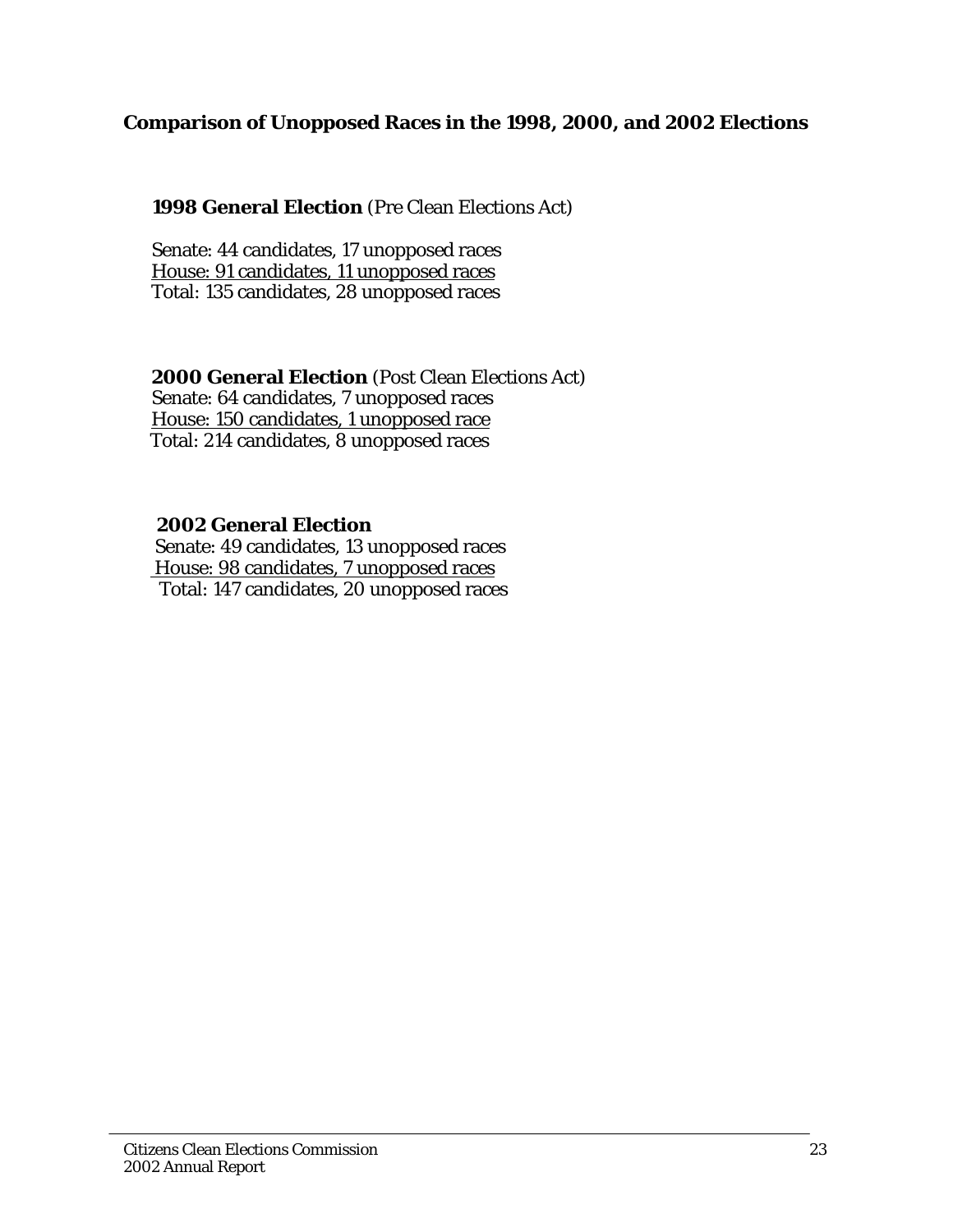# **LITIGATION**

#### **State Court Decision:** *May v. Bayless*

The Arizona Supreme Court rejected the argument that Clean Elections violated the First Amendment rights of persons assessed a surcharge on civil and criminal fines. The court decision declares Arizona's Clean Elections Law "protects free speech rights by requiring viewpoint neutrality" and that the law "is clearly neutral with regard to the ideology or message of any candidate." Viewpoint neutrality means that Clean Elections funding is open to all candidates who qualify, regardless of political party or ideology.

The Court also discarded the plaintiffs' belief that violators of the law constitute an association saying "We disagree with May's (the plaintiff) premise that the surcharge does not apply to all Arizonans. It does…the clean elections surcharge is not limited to a particular group or industry."

Finally, the Court dismissed the argument that public money should not be used for candidates. Instead, the Court said that taxes are used "to pay the salaries of state legislators, some of whom an individual taxpayer might support and others whom the taxpayer might not support. Yet no one would suggest that such payments violate the First Amendment."

The Arizona Supreme Court reversed an earlier decision by the Arizona Court of Appeals and affirmed Superior Court Judge Colleen McNally's decision.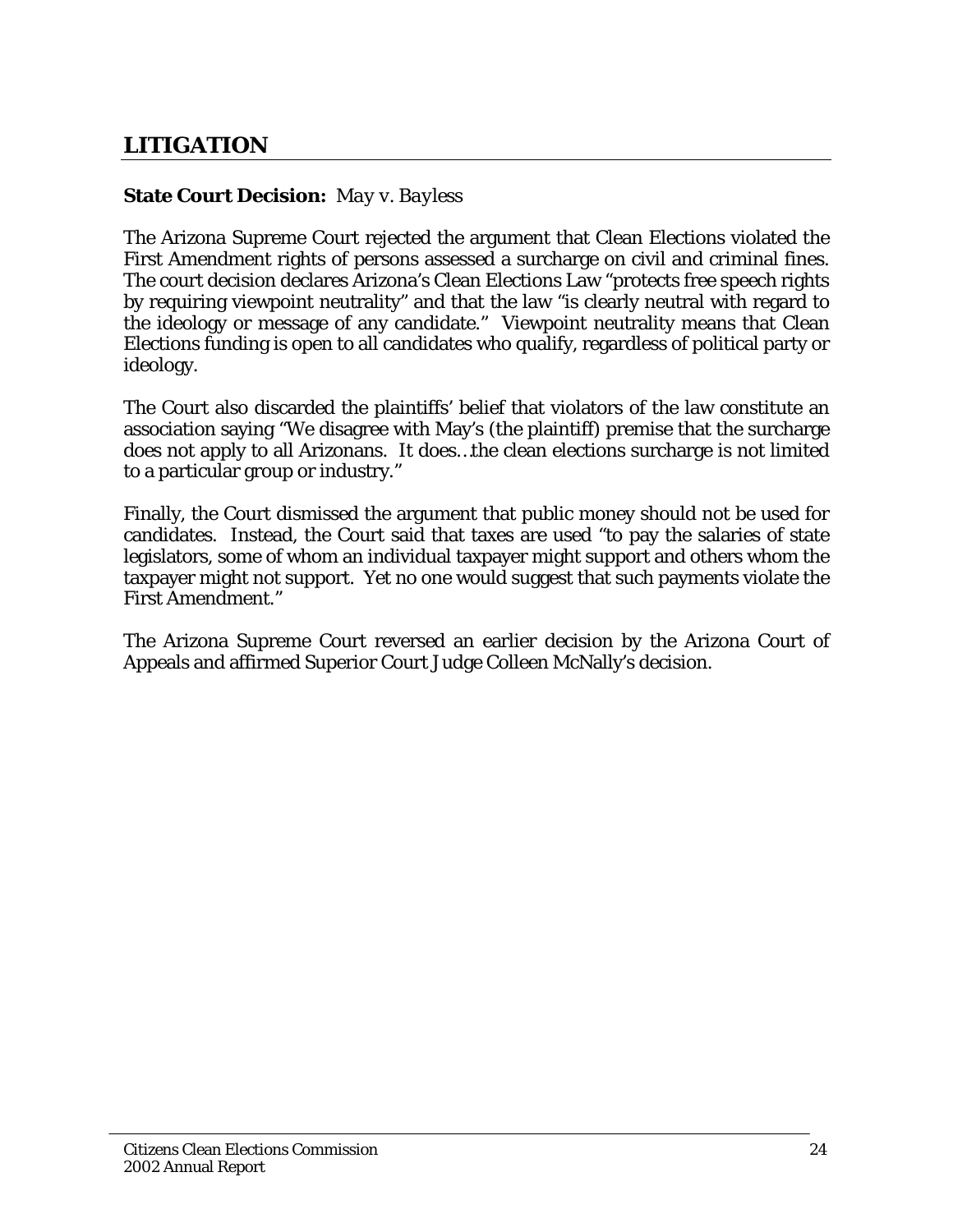# **RECOMMENDATIONS FOR CHANGES TO THE LAW**

- 1. Remove the provisions that Arizona courts have found unconstitutional:
	- I. Lobbyist fee provision (A.R.S § 16-944), and
	- II. Duties of Commission on Appellate Court Appointments

#### *Unconstitutional provisions in the statutes must be removed.*

- 2. Modify the Filing Timeframes:
	- I. Begin the Qualifying Period after the preceding general election, and
	- II. End the Qualifying Period 60 days before the primary Election, which would be 30 days after nomination papers are due. A.R.S § 16-961 (B) (3)

*Currently, the qualifying period begins on August 1st in the year prior to an election and ends 75 days prior to the general election. This change requires candidates to qualify earlier and to receive funding when it may be beneficial to their campaigns, not when the campaigns are almost over.* 

- 3. Modify reporting requirements for candidates:
	- I. Additional filings for Participating Candidates:
		- a. File a report after the end of the qualifying period to Determine if early contributions have been spent or need to be returned to the Clean Elections Fund (A.R.S. § 16-947)
		- b. File a report when applying for certification/ Clean Elections candidacy (A.R.S § 16-947)

*These changes conform the statutes to Commission rules. Require a report to be filed at the time a candidate applies for certification (registers intent to run as a "clean" candidate.)* 

- II. Reduce the reporting requirements for Nonparticipating Candidates:
	- a. File trigger reports after the start of the qualifying period
	- b. Trigger reports are due only if a nonparticipating candidate is opposed in the primary and general elections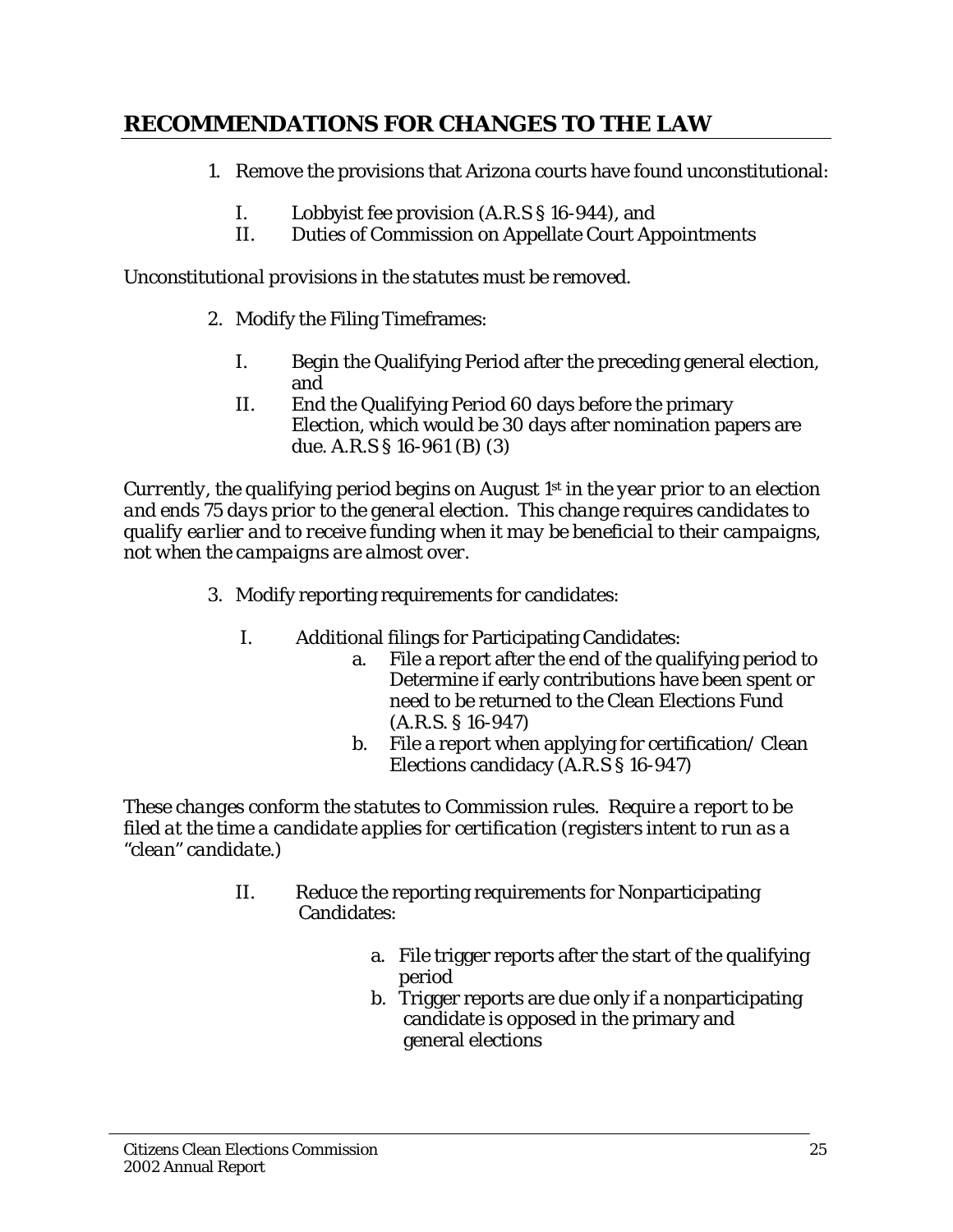*To remove unnecessarily burdensome reporting requirements currently placed on Nonparticipating Candidates.* 

> 4. Qualifying for funding: Application for funding is due at the end of the qualifying period; slips first checked by the Secretary of State's Office; and verification of contribution during qualifying period and only after candidate has been certified. Include provision regarding a supplemental filing of qualifying contributions if the candidate fails to qualify for funding the first time. (A.R.S §§ 16-946 & 950)

*This provision allows the Secretary of State to reduce paperwork transmitted to the County Recorders and the cost associated with verification by permitting the Secretary of State to disqualify slips that are invalid on their face. It adds a provision to statute allowing a candidate to file a one-time supplemental filing of qualifying contributions if the first filing is deficient. This confirms the statute with the Commission rule.* 

- 5. Enforcement
	- I. This adds an administrative appeal and provides for confidentiality during an investigation. (A.R.S. § 16-957) Complaint and recommendation to the Commission would be public records available to the public; investigation documents would remain confidential until conclusion of investigation.
	- II. General enforcement authority is given to impose civil penalty up to \$1000 for any violation where no penalty is specified (A.R.S. § 16- 942)
	- III. Requires that clean elections funding only be used for campaign expenses (A.R.S. § 16-948)

*Currently the entire process from filing the complaint, through the investigation, to the staff recommendation, is an open public record. In common law enforcement practice, investigations are confidential. Under this change, a complaint filed would remain public record. A confidential investigation would be conducted and would be made public with the staff recommendation to the Commission. This would provide consistency with general law enforcement investigative practices. The enhanced reporting is recommended to ensure that Participating Candidates spend public funds in compliance with the rule.* 

> 6. Express Advocacy Definition: This change provides more guidance for matching funds for independent expenditures (A.R.S. § 16-  *901.1)*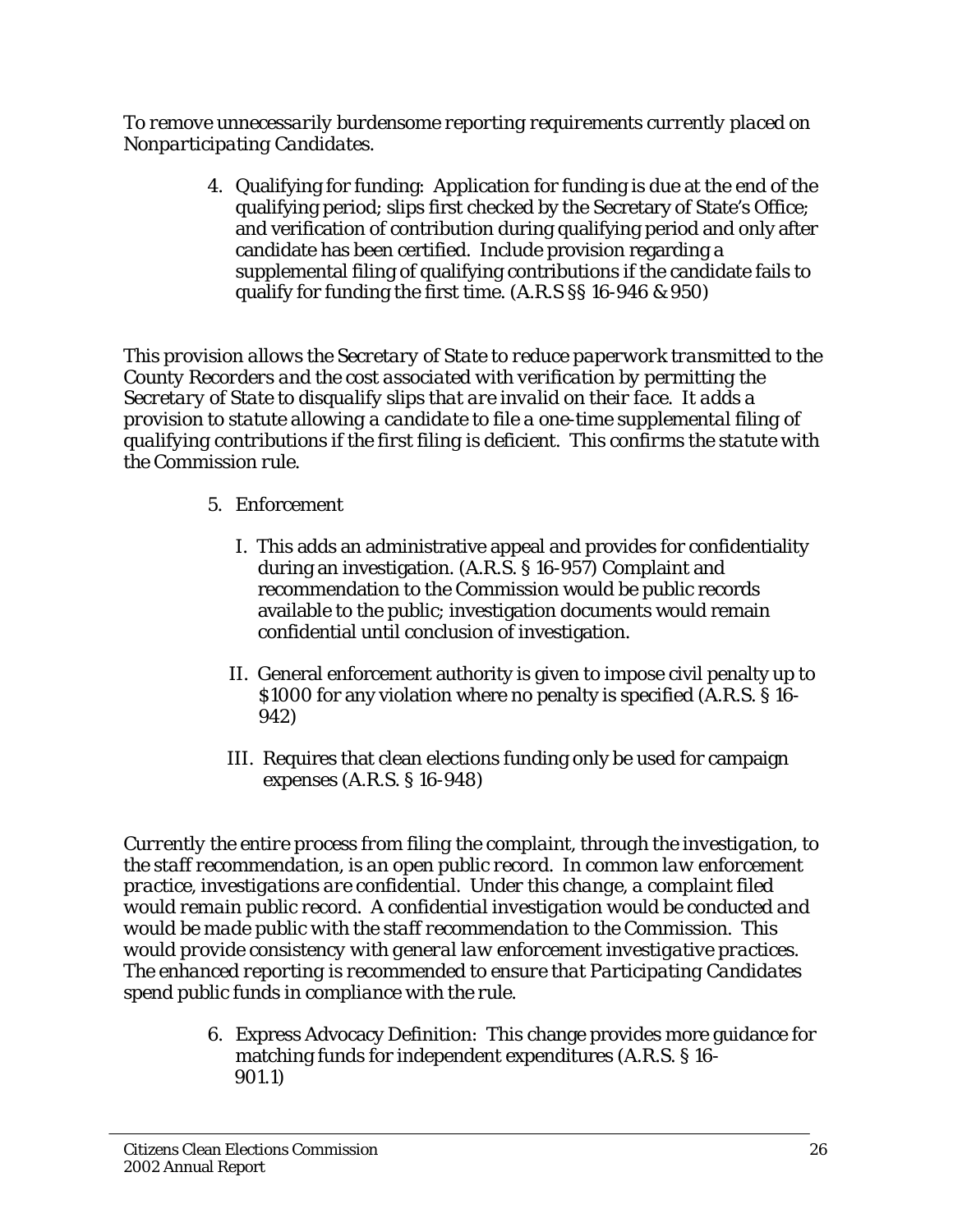# **STAFF DUTIES**

#### **Executive Director**

Facilitate achievement of the Commission's goals and objectives. Direct agency operations and supervise staff, advise and support the commission, oversee and monitor the implementation of the Commission policies and procedures, publications and forms. Advise the Commission on potential and pending issues and provide and establish efficient and effective mechanisms of communication among various stakeholders of the Act. Oversee and monitor the implementation of Commission policies and procedures. Set agenda and prepare materials for Commission and committee meetings. Serve as the Commission's representative to the Legislative and Executive Branch. Educate and assist candidates in compliance with reporting requirements, limits, and prohibitions, and assist candidates in participating and obtaining public funding.

#### **Deputy Director**

Serve as advisor to the Executive Director and assist in management of the operations for the agency. Draft budget and oversee all day-to-day operations of the agency. Supervise and manage all of the financial operations for the agency. Develop, implement and oversee the agency strategic plan and manage the operational aspect of the plan for results. Develop personnel performance evaluations for staff. Manage the agency's compliance programs and information resources. Provide operational planning and management for the Commission's information technology resources. Perform systems analysis of all Commission programs and functions to determine appropriate uses of technology to further Commission goals. Provide application design, specification, project management and user training and support for the campaign finance software. Provide management with guidance in design of Commission website, develop high-level programming for interactive applications delivered on the web. Provide assistance to candidates and other interested parties.

#### **Executive Assistant**

Manage human resource procedures and systems requirements. Serve as agency liaison to candidates and other state agencies. Develop, maintain, and manage complex database applications to support administration of all Commission programs and activities. Provide technical service, assistance and training to Commission staff. Assist the Executive Director in the development of operating policies and procedures; assist in long-range organization planning; conduct special studies; recommend changes to correct operating deficiencies; recommends improvements to the provision of services to the public; prepare administrative directives; provide assistance and guidance as requested; represents the Executive Director at meetings involving personnel, government officials, political candidates and public leaders; prepare a variety of administrative reports; supervise personnel; assist Executive Director in executing the Citizens Clean Elections Act.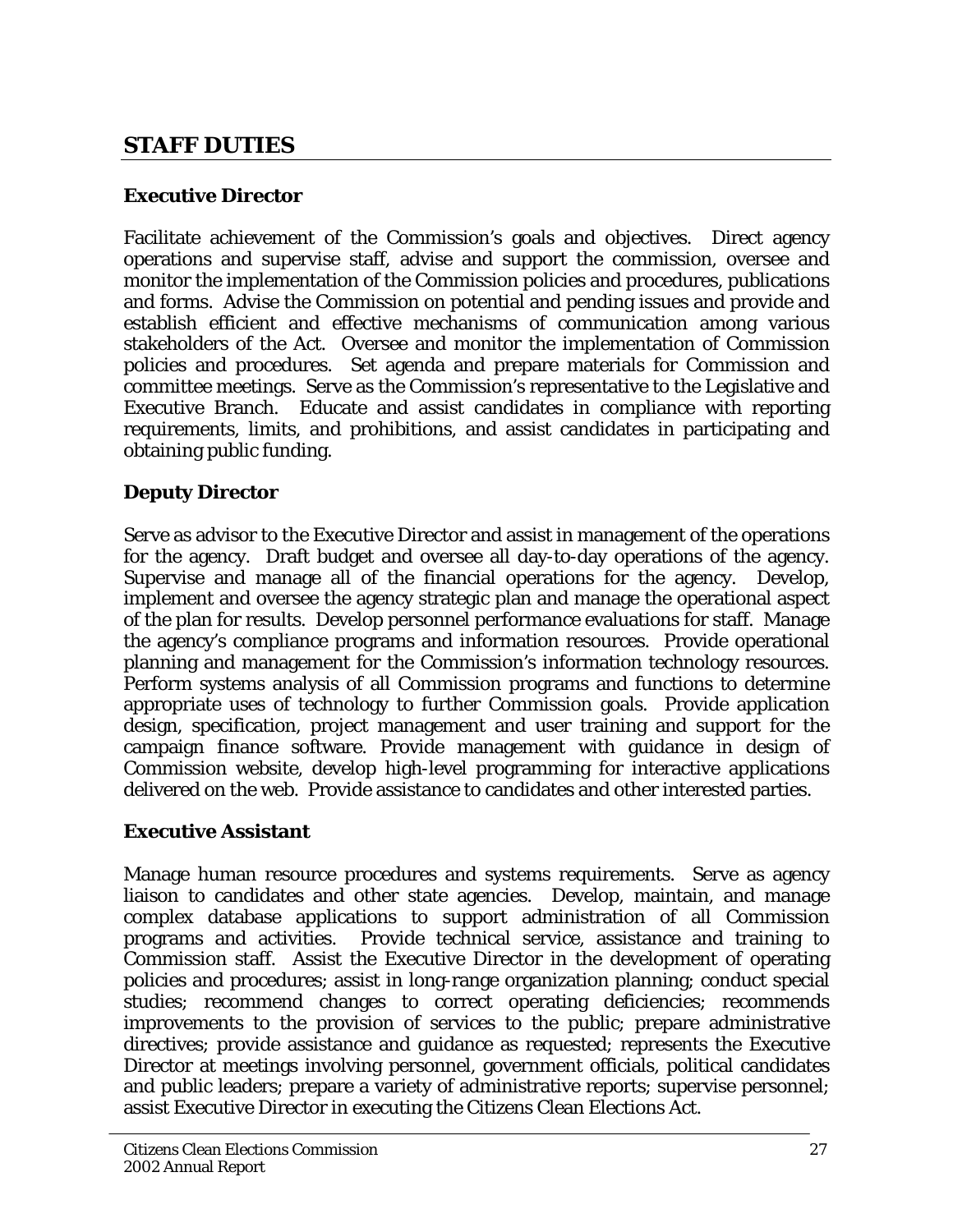#### **Voter Education Manager**

Responsible for the development, creation and distribution of the Voter Education Guide to every household with a registered voter. Provide advice and guidance to debate sponsors, Commission staff and candidates for candidate debates. Manage all aspects of publicity, marketing and educational publications for the Commission, including advertising the Commission activities for debates, voter guide, and tax donations in newspapers, on radio, and other media. Provide educational seminars to candidate committees and community groups. Work with elected officials, community leaders, large and small employers, political parties, media and other state and local officials to enhance the understanding of the Act. Provide assistance with the development and promulgation of rules and regulations that allow the Commission to achieve the purposes of the Act.

## **Fiscal Services Manager**

Reviews, monitors and controls amounts expended from the budget to assure that expenditures do not exceed funds available; reports problems to Executive Director; and reads and analyzes budget requests, gathers data, confers with agency personnel, and makes budget recommendations. Serve as the primary liaison between the Commission and the General Accounting Office, vendors and other subcontractors for the proper functioning of all financial systems and transactions. Develops standard operating procedures for all financial procedures relating to Commission activity. Gathers and compiles data and writes detailed reports summarizing financial transactions and status of accounts for a given period; allocates funds to agency programs including voter education, administration and enforcement; and composes directives and procedures as these relate to financial activities of the agency.

## **Administrative Assistant III**

Provides administrative assistance for the Executive Director and the Administrative Counsel. Provides support in the preparation and execution of bi-weekly Commission meetings. Production of computer-generated letters, memorandum and reports. Administer local area network and modifications to website.

## **Administrative Assistant II**

Provide administrative support to the Deputy Director and to other personnel if needed. Draft letters, memos, agendas, faxes, and answer telephones. Schedule project and client meetings on and off-site, and contact attendees to determine availability and to confirm meetings. Photocopy and distribute memos, correspondence and routine mailings. Prepare documents for mailing, open and distribute mail, and oversee mail meter.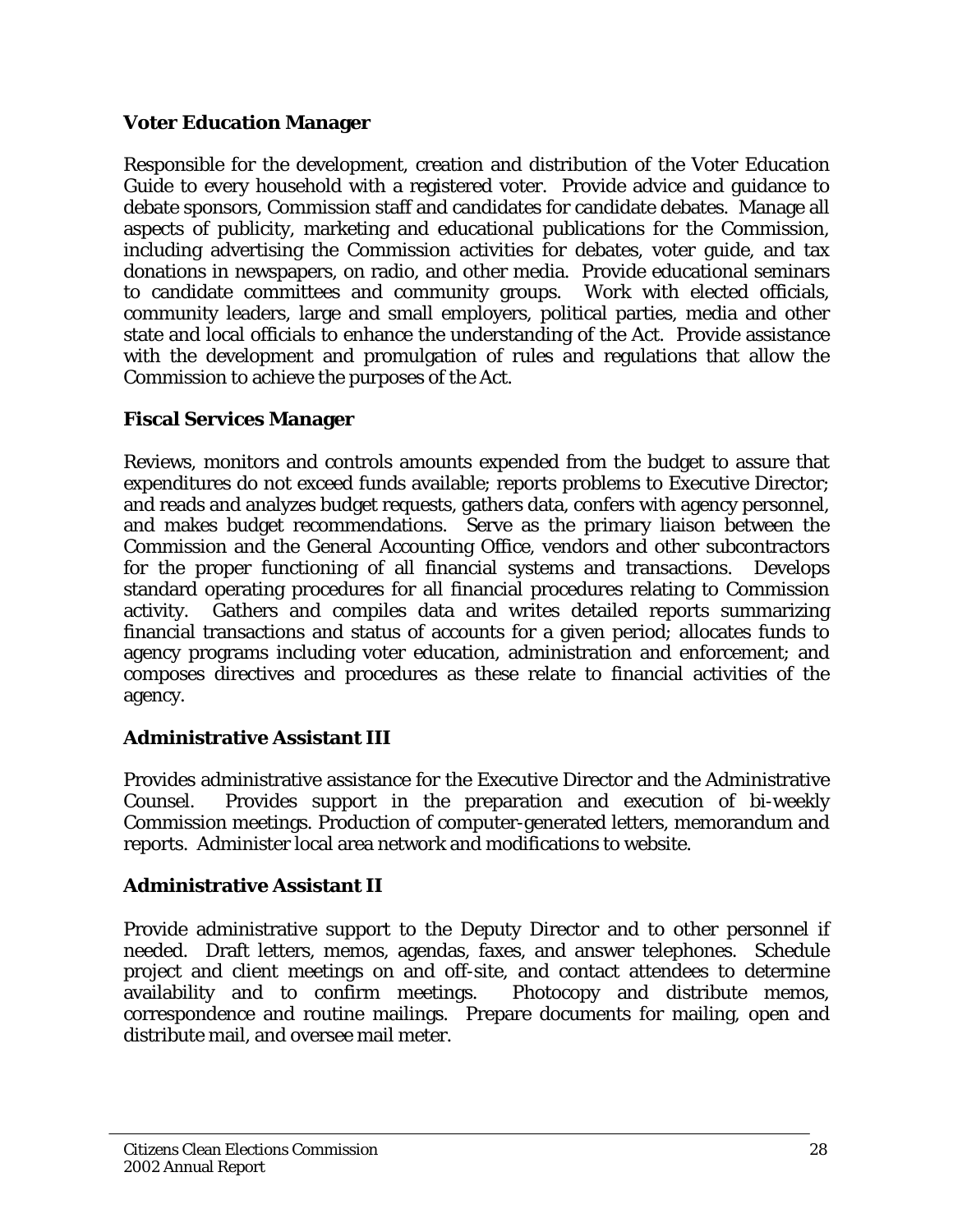# **Campaign Finance Analyst**

Monitors and reviews both participating and nonparticipating candidate campaign finance reports. Calculates matching funds for participating candidates based on nonparticipating candidate campaign finance reports. Maintains contact with campaign treasurers and Secretary of State Elections staff. Responsible for all aspects of the candidate complaint process, including investigation and analysis; making recommendations to the Executive Director regarding the statute or rule violation; and tracking each complaint on the complaint tracking database program. Determines one-party dominant legislative districts. Tracks independent expenditures.

# **Campaign Finance Assistant**

Responsible for assisting the coordination of office responsibilities for filing and enforcement of Arizona Campaign Finance Laws: authority to determine scope and depth of enforcement audits; for suggesting and implementing improvement for the enforcement audit process; interpret the Clean Elections Act, rules, regulations, policies and procedures governing the Citizens Clean Elections Commission; advice the Campaign Analyst when a violation of the Act is suspected; organize a system for tracking and initiating enforcement actions; using judgment and discretion in giving information to candidates and committees on use of forms, software and filing requirements; for completing audits in a timely, accurate and professional manner.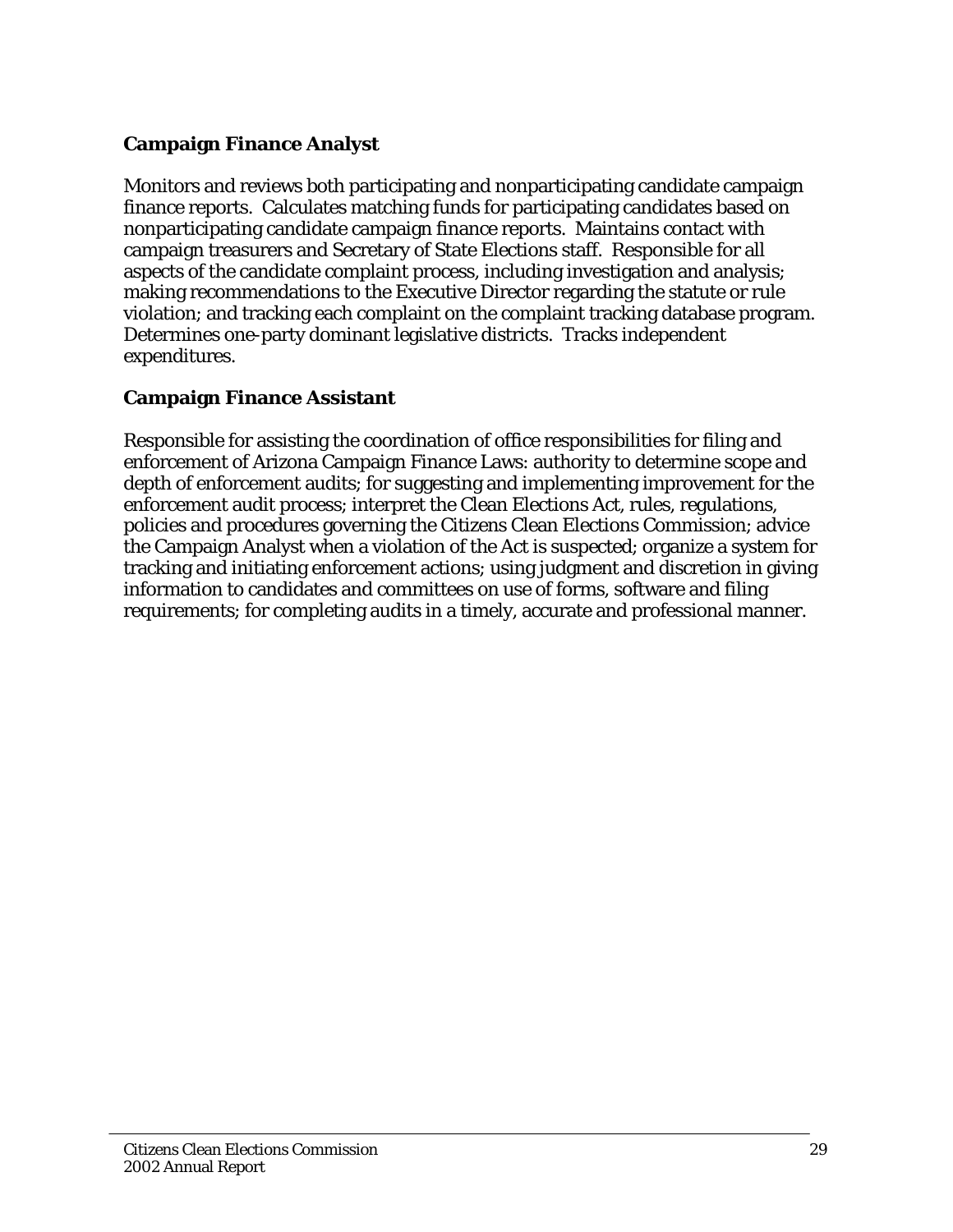# **FINANCIAL INFORMATION**

## **Caps on Expenditures**

The Act prescribes certain caps on expenditures from the Citizens Clean Elections Fund. Pursuant to A.R.S. § 16-949 (A), the Commission shall not spend more than \$5 times the number of Arizona resident personal income tax returns filed during the previous calendar year on all costs incurred under the law during a particular calendar year.

In calendar year 2001, there were 2,069,060 personal income tax returns filed with the Arizona Department of Revenue. This number was the sum of all forms 140, 140NR, 140PY, 140NPR, 140A and 140EZ filed. The cap on total expenditures for calendar year 2002 from the Citizens Clean Elections Fund was \$10,345,300. The Commission, however, may combine the cap amount for two calendar years during the four year period between gubernatorial elections. Therefore, the cap amount for 2002 was determined by multiplying \$5 by the number of resident personal income tax returns for two previous years, or \$19,821,738.

In addition, the Act imposes a cap on expenditures for administration and enforcement activities. The Commission may use up to 10 percent of the annual limit on costs for reasonable and necessary expenditures for administration and enforcement pursuant to A.R.S. § 16-949 (B). The amount of \$1,034,530 was the cap for reasonable and necessary expenditures for administration and enforcement in calendar year 2002. The Commission spent \$845,141 or 4.3 percent of the amount specified in § 16-949 (A), well below the authorized cap for expenditures for administration and enforcement.

Moreover, the Commission is required to spend 10 percent of its annual cap on revenue for voter education pursuant to A.R.S. § 16-949 (C). In 2002, the Commission spent \$1,601,437 or 8.1 percent of the amount specified in A.R.S. § 16- 949 (A).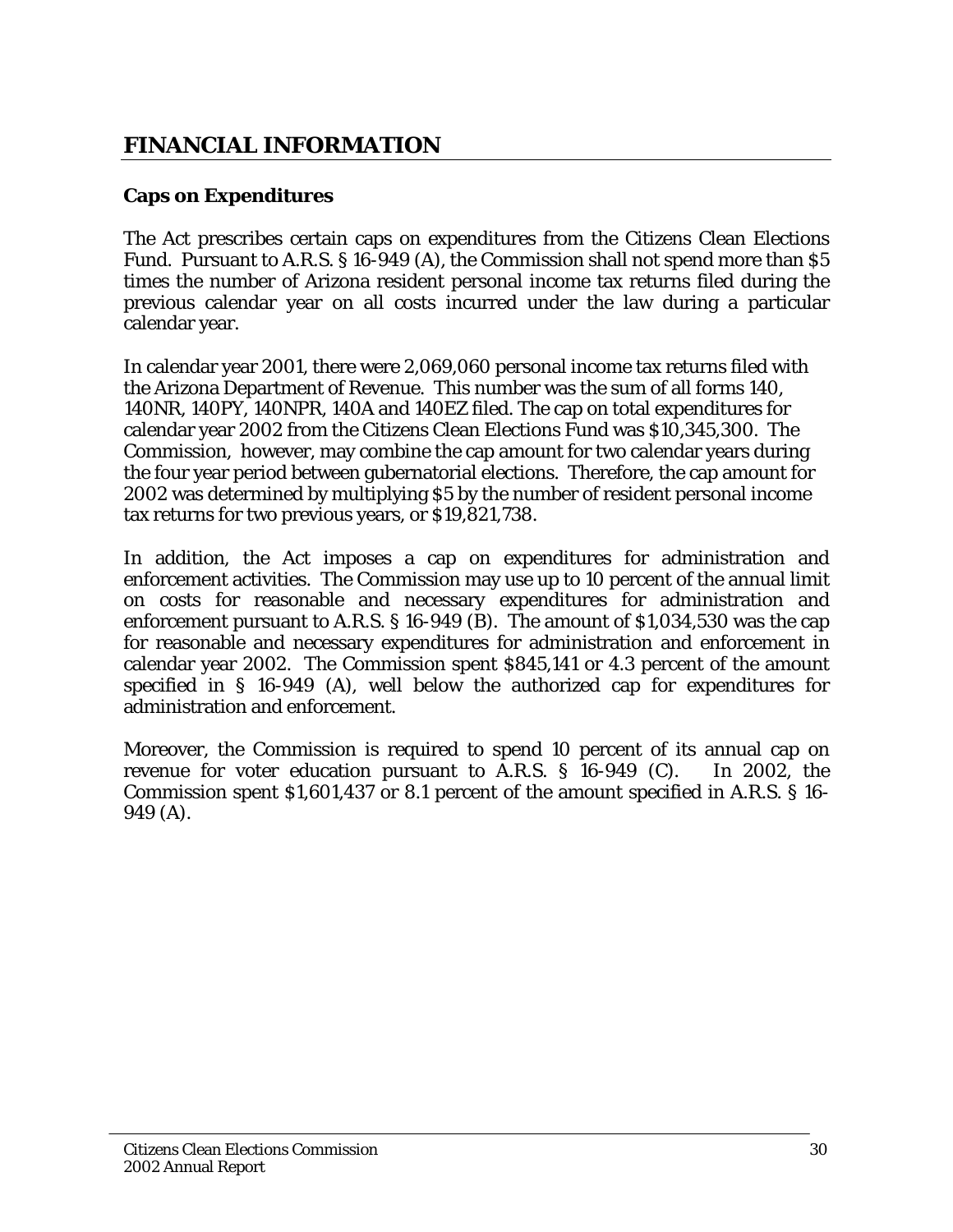# **FINANCIAL INFORMATION**

# Sources of Revenue for the Citizens Clean Elections Fund AFIS Fund Number 2425 For calendar year 2002 (Unaudited)

|          | \$9,987,954  |
|----------|--------------|
|          | \$3,911,625  |
|          | \$506,616    |
|          | \$98,688     |
|          | \$52,063     |
|          | \$3,254,258  |
|          |              |
| Subtotal | \$6,252,944  |
|          | \$19,500     |
|          | \$6,233,444  |
|          |              |
|          | \$(176, 615) |
|          |              |
|          | Subtotal     |

1In April 2002, the Arizona Superior Court ruled that the lobbyist fee was unconstitutional. The Commission was also ordered to refund all lobbyist fees collected. This line item reflects the amount the Commission returned to the individual lobbyists in 2002.

2This line item reflects the 10% surcharge imposed on all civil and criminal fines and penalties.

3This line item reflects Commission imposed penalties on candidates.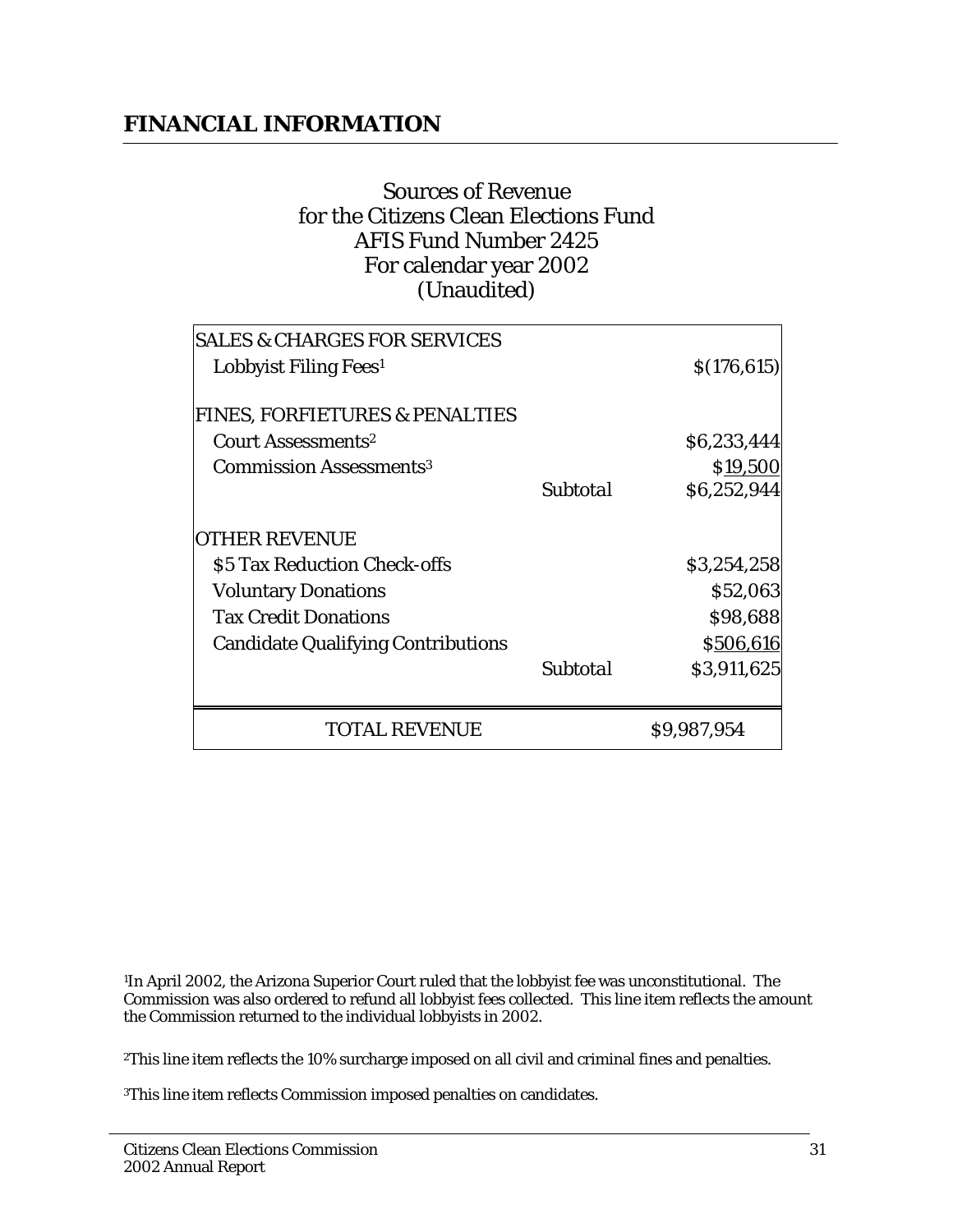# Uses of Expenditures From the Citizens Clean Elections Fund AFIS Fund Number 2425 For Calendar Year 2002 (Unaudited)

|                                   | Administrative<br>and                            |                   |                      |                   |
|-----------------------------------|--------------------------------------------------|-------------------|----------------------|-------------------|
|                                   |                                                  | <b>Voter</b>      | Campaign             |                   |
|                                   | <b>Enforcement</b>                               | <b>Education</b>  | Funds*               | <b>Total</b>      |
| <b>EXPENDITURES</b>               |                                                  |                   |                      |                   |
| <b>Personal Services</b>          | \$295,701                                        | \$169,344         | $\boldsymbol{S0}$    | \$465,046         |
| <b>Employee-Related</b>           |                                                  |                   |                      |                   |
| <b>Expenditures</b>               | \$56,628                                         | \$31,629          | $\boldsymbol{S0}$    | \$88,257          |
| <b>Professional &amp; Outside</b> |                                                  |                   |                      |                   |
| <b>Services</b>                   | \$290,280                                        | \$516,569         | \$0                  | \$806,849         |
| <b>Travel In-State</b>            | \$8,862                                          | \$2,562           | \$0                  | \$11,424          |
| <b>Travel Out-of-State</b>        | \$6,571                                          | \$88              | \$0                  | \$6,659           |
| Aid to Individuals and            |                                                  |                   |                      |                   |
| Organizations                     | $\boldsymbol{\mathsf{S}}\boldsymbol{\mathsf{0}}$ |                   | \$5,192 \$12,728,684 | \$12,733,876      |
| <b>Other Operating</b>            |                                                  |                   |                      |                   |
| <b>Expenditures</b>               | \$172,057                                        | \$870,470         | \$428                | \$1,042,955       |
| Capital Equipment                 | \$9,109                                          | \$2,922           | $\boldsymbol{S0}$    | \$12,031          |
| <b>Non-Capital Equipment</b>      | \$5,932                                          | \$2,659           | \$0                  | \$8,591           |
| <b>Operating Transfers Out</b>    | $\boldsymbol{S0}$                                | $\boldsymbol{S0}$ | $\boldsymbol{S0}$    | $\boldsymbol{S0}$ |
| <b>TOTAL EXPENDITURES</b>         | \$845,141                                        | \$1,601,437       | \$12,729,112         | \$15,175,689      |

 \*The total amount disbursed for the 2002 election was \$12,862,881. After candidates returned unspent campaign funds, the actual amount used by candidates totaled \$12,729,112